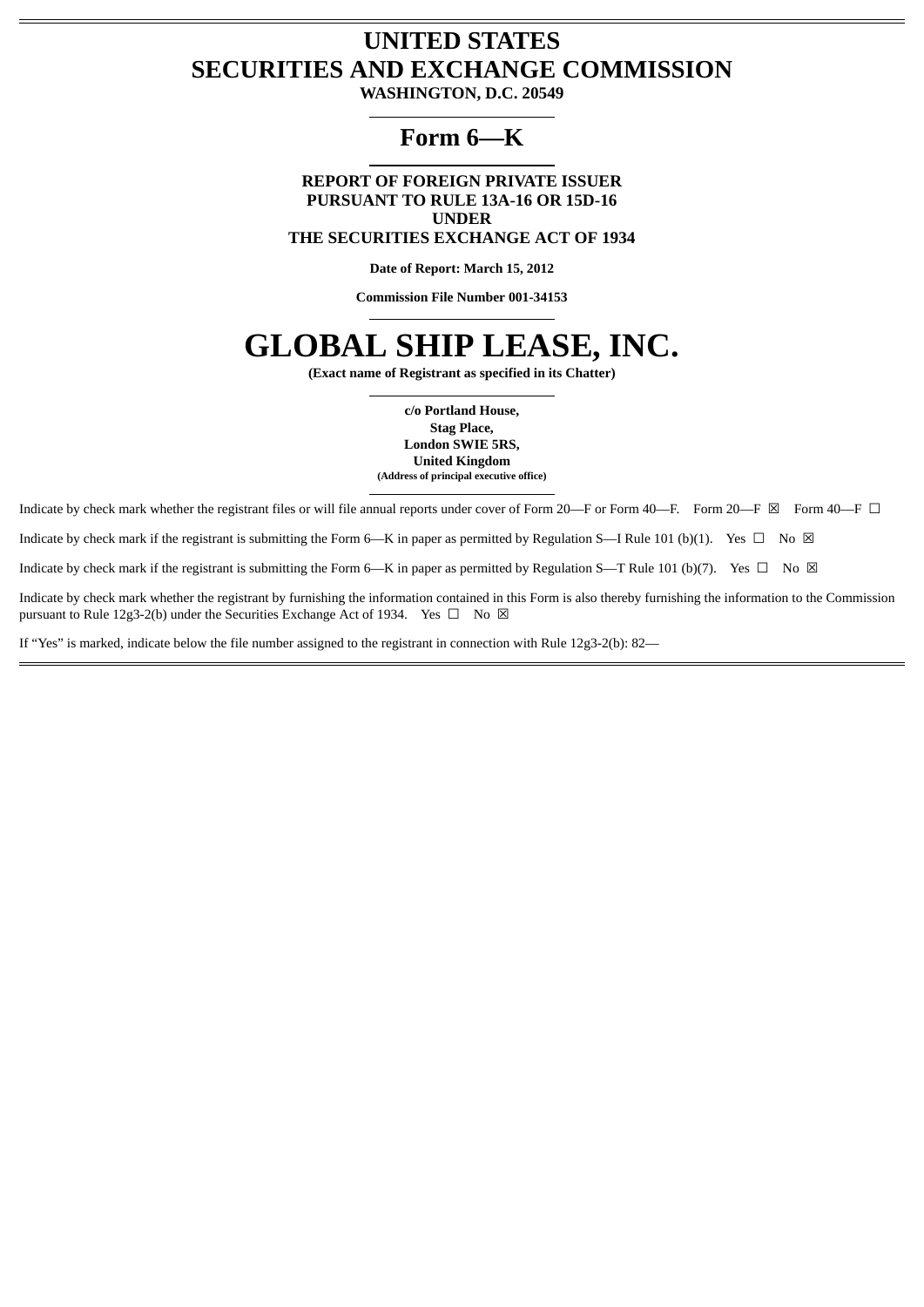#### **Information Contained in this Form 6—K Report**

Attached hereto as Exhibit I is a press release dated March 14, 2012 of Global Ship Lease, Inc. (the "Company") reporting the Company's financial results for the fourth quarter of 2011 and the year ended December 31, 2011. Attached hereto as Exhibit II are the Company's interim unaudited consolidated financial statements for the three month period ended December 31, 2011 and the year ended December 31, 2011.

#### **SIGNATURES**

Pursuant to the requirements of the Securities Exchange Act of 1934, the registrant has duly caused this report to be signed on its behalf by the undersigned, thereunto duly authorized.

GLOBAL SHIP LEASE, INC.

Date: March 15, 2012 By: /s/ Ian J. Webber

Ian J. Webber Chief Executive Officer

2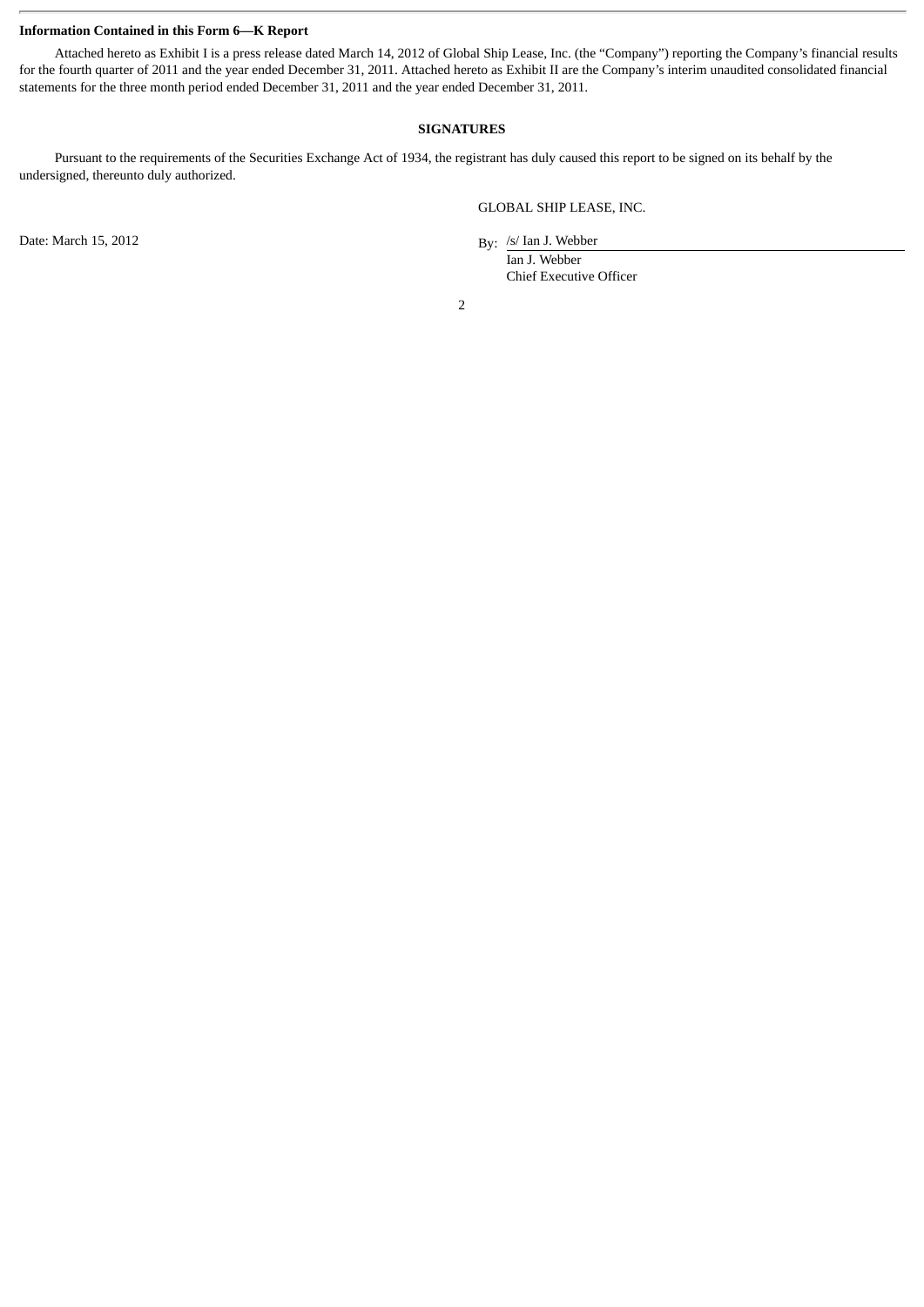#### **Exhibit I**

Investor and Media Contacts: The IGB Group David Burke 646-673-9701

#### **Global Ship Lease Reports Results for the Fourth Quarter of 2011**

**LONDON, ENGLAND — March 14, 2012** - Global Ship Lease, Inc. (NYSE:GSL), a containership charter owner, announced today its unaudited results for the three months and year ended December 31, 2011.

#### **Fourth Quarter and Year To Date Highlights**

- Reported revenue of \$39.7 million for the fourth quarter 2011, down from \$40.0 million for the fourth quarter 2010 due mainly to 12 days offhire in the fourth quarter 2011 of which seven were for a planned drydocking. Revenue for the year ended December 31, 2011 was \$156.3 million compared to \$158.8 million for the year ended December 31, 2010 due to 106 days offhire in 2011, of which 95 were for planned drydockings, compared to a total of three days unplanned offhire in 2010

- Reported net income of \$10.9 million for the fourth quarter 2011, after a \$4.0 million non-cash interest rate derivative mark-to-market gain. For the fourth quarter 2010 the reported net income was \$1.2 million, after a \$17.1 million impairment charge relating to purchase commitments on two vessels and \$11.7 million non-cash mark-to-market gain. Excluding the mark-to-market items, normalized net income<sup>(1)</sup> was \$6.8 million for the fourth quarter 2011 compared to \$6.6 million for the fourth quarter 2010

- For the year ended December 31, 2011, net income was \$9.1 million, after a \$13.6 million non-cash impairment charge relating to the expiry of purchase options on two vessels and a \$0.9 million non-cash mark-to-market loss. The net loss of \$4.0 million for the year ended December 31, 2010 was after \$17.1 million impairment charge and a mark-to-market loss of \$15.3 million. Normalized net income for the year ended December 31, 2011 was \$23.6 million compared to \$28.4 million for the year ended December 31, 2010

- Generated \$26.6 million of EBITDA<sup>(1)</sup> for the fourth quarter 2011, up slightly on \$26.4 million for the fourth quarter 2010. EBITDA for the year ended December 31, 2011 was \$103.7 million, compared to \$108.9 million for the year ended December 31, 2010 due mainly to six planned drydockings in 2011 compared to none in 2010 and increased crew costs

- Repaid \$15.3 million in debt during the fourth quarter of 2011; repaid \$49.2 million in 2011 and \$115.5 million since August 2009

- Agreed with lenders to waive, until November 30, 2012, the requirement under the credit facility to perform loan-to-value tests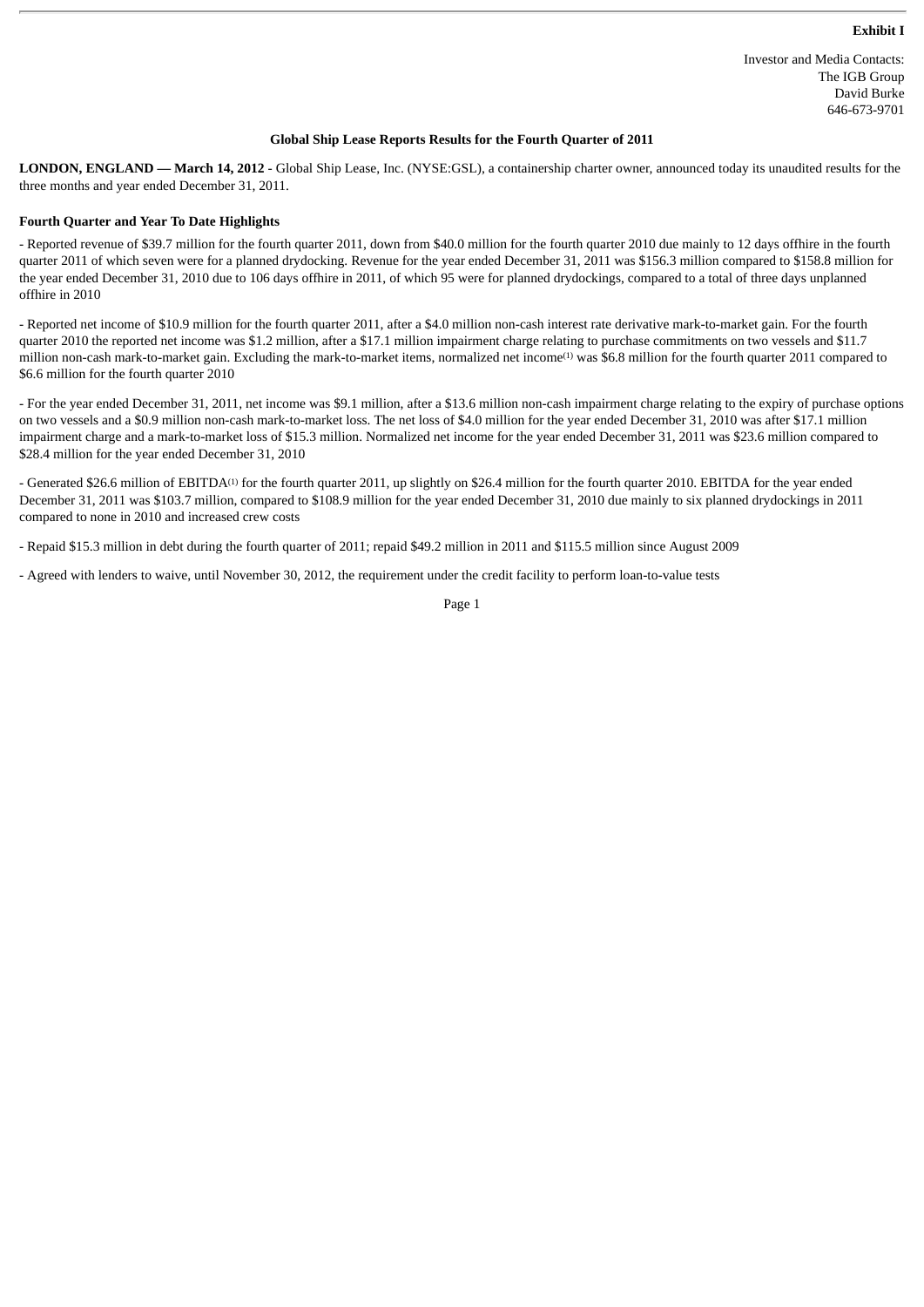Ian Webber, Chief Executive Officer of Global Ship Lease, stated, "During 2011, we generated sizeable and stable cash flows while continuing to focus on improving our financial position. Our fleet of vessels performed as expected, maintaining high utilization and generating EBITDA of \$103.7 million for the full year. We continued to strengthen our balance sheet for the long-term benefit of Global Ship Lease and its shareholders, repaying \$49.2 million of debt in 2011 and \$115.5 million since August 2009. As we progress through 2012, we remain well positioned as a result of our long-term fixed rate contracts. We have no purchase obligations and will continue to pay down debt."

Mr. Webber continued, "During the fourth quarter, we worked with our lenders and drew on the strength of our business model, which generates predictable and stable cash flows, to waive our loan-to-value test until November 30, 2012. This success insulates the Company and its shareholders from near-term volatility in asset values. Importantly, our long-term time charters, which have an average remaining duration on a weighted basis of over eight years representing contracted revenue of \$1.2 billion, remain unaffected by asset values and the loan-to-value ratio."

## **SELECTED FINANCIAL DATA – UNAUDITED**

*(thousands of U.S. dollars)*

|                           | Three months<br>ended<br>December 31.<br>2011 | Three months<br>ended<br>December 31,<br>2010 | Year ended<br>December 31,<br>2011 | Year ended<br>December 31,<br>2010 |
|---------------------------|-----------------------------------------------|-----------------------------------------------|------------------------------------|------------------------------------|
| Revenue                   | 39,714                                        | 40,035                                        | 156,268                            | 158,837                            |
| <b>Operating Income</b>   | 16,503                                        | (773)                                         | 49,927                             | 51,773                             |
| Net Income (Loss)         | 10,860                                        | 1,226                                         | 9,071                              | (3,971)                            |
| EBITDA (1)                | 26,579                                        | 26,405                                        | 103,703                            | 108,906                            |
| Normalised Net Income (1) | 6,811                                         | 6,598                                         | 23,597                             | 28,433                             |

(1) EBITDA and Normalized net income are non-US Generally Accepted Accounting Principles (US GAAP) measures, as explained further in this press release, and are considered by Global Ship Lease to be useful measures of its performance. Reconciliations of such non-GAAP measures to the interim unaudited financial information are provided in this Earnings Release.

#### *Revenue and Utilization*

The 17 vessel fleet generated revenue from fixed rate long-term time charters of \$39.7 million in the three months ended December 31, 2011, down \$0.3 million on revenue of \$40.0 million for the comparative period in 2010 due to 12 days offhire including seven for planned drydocking of one vessel, which spanned the year end. During the three months ended December 31, 2011, there were 1,564 ownership days, the same as the comparable period in 2010. The 12 days offhire in the three months ended December 31, 2011, gives a utilization of 99.2%. In the comparable period of 2010, there was one day off-hire, for utilization of 99.9%.

For the year ended December 31, 2011, revenue was \$156.3 million, down \$2.5 million on revenue of \$158.8 million in the comparative period, mainly due to the effect of 106 days offhire including 95 days for planned drydockings.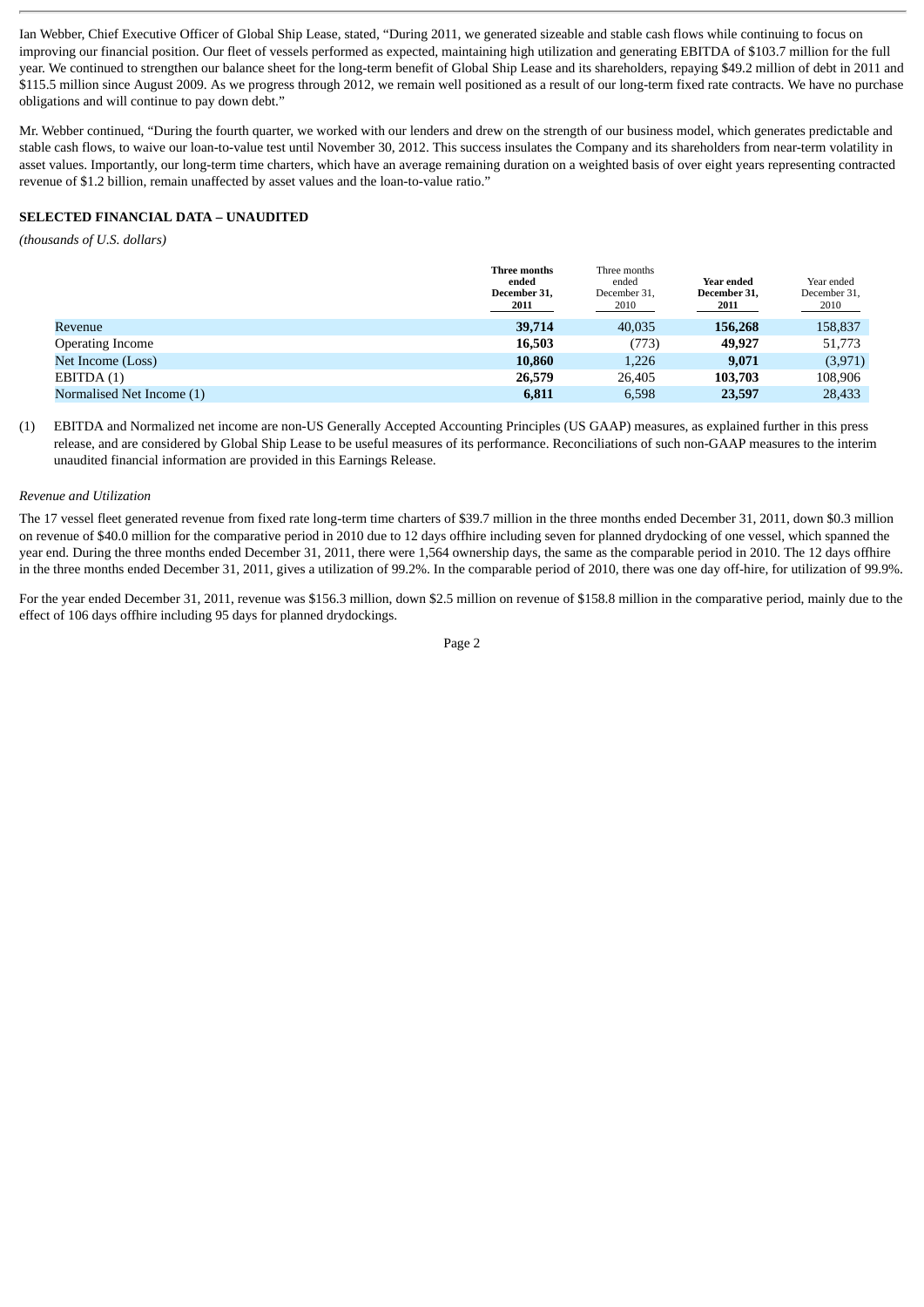The table below shows fleet utilization for the three months and years ended December 31, 2011 and 2010 and for the year ended December 31, 2009.

|                                     |                 | Three months ended |                 |                 |                 |  |  |  |  |  |
|-------------------------------------|-----------------|--------------------|-----------------|-----------------|-----------------|--|--|--|--|--|
| Days                                | Dec 31,<br>2011 | Dec 31,<br>2010    | Dec 31,<br>2011 | Dec 31.<br>2010 | Dec 31,<br>2009 |  |  |  |  |  |
| Ownership days                      | 1,564           | 1,564              | 6,205           | 6,205           | 5,968           |  |  |  |  |  |
| Planned offhire - scheduled drydock | (7)             | 0                  | (95)            | 0               | (32)            |  |  |  |  |  |
| Unplanned offhire                   | (5)             | (1)                | (11)            | (3)             | (42)            |  |  |  |  |  |
| Operating days                      | 1,552           | 1,563              | 6.099           | 6,202           | 5,894           |  |  |  |  |  |
| <b>Utilization</b>                  | 99.2%           | 99.9%              | 98.3%           | 99.9%           | 98.8%           |  |  |  |  |  |

The drydocking of six vessels had been completed by December 31, 2011. The drydocking of one further vessel commenced late December 2011 and was completed early January 2012. In 2012, six further vessels are scheduled to be drydocked. Two drydockings are scheduled for each of 2013 and 2014, and none in 2015.

#### *Vessel Operating Expenses*

Vessel operating expenses, which include costs of crew, lubricating oil, spares and insurance, were \$11.5 million for the three months ended December 31, 2011. The average cost per ownership day was \$7,333 up \$11 or 0.2% on \$7,322 for the rolling four quarters ended September 30, 2011. Increased lubricating oil costs from unit cost increases in the three months ended December 31, 2011 have been offset by savings elsewhere and a benefit during the quarter from exchange rate movements on the portion of crew costs denominated in euros. The fourth quarter 2011 average daily cost was up \$55 or 0.8% from the average daily cost of \$7,278 for the comparative period in 2010 due to higher lubricating oil and crew costs offset by a reduction in the cost of supplies which were unusually high in the comparative period due to the phasing of purchases.

For the year ended December 31, 2011 vessel operating expenses were \$45.5 million or an average of \$7,336 per day compared to \$42.1 million in the comparative period or \$6,780 per day. The increase of \$556 per day, or 8.2%, is mostly for increased crew wages, including an adverse effect from exchange rate movements, increased lubricating oil costs and for costs associated with drydockings that cannot be capitalized.

## *Depreciation*

Depreciation of \$10.1 million for the three months ended December 31, 2011 was the same as in the comparative period in 2010 as there were no changes to the fleet.

Depreciation for the year ended December 31, 2011 was \$40.1 million, the same as in the comparative period.

#### *General and Administrative Costs*

General and administrative costs incurred were \$1.8 million in the three months ended December 31, 2011, compared to \$2.4 million in the fourth quarter of 2010 due to reduced legal and professional fees.

For the year ended December 31, 2011, general and administrative costs were \$7.4 million compared to \$8.3 million for 2010. The reduction is due to a fall in the charge for stock based compensation which was \$0.6 million in 2011 and \$1.0 million in 2010 and for lower legal and professional fees.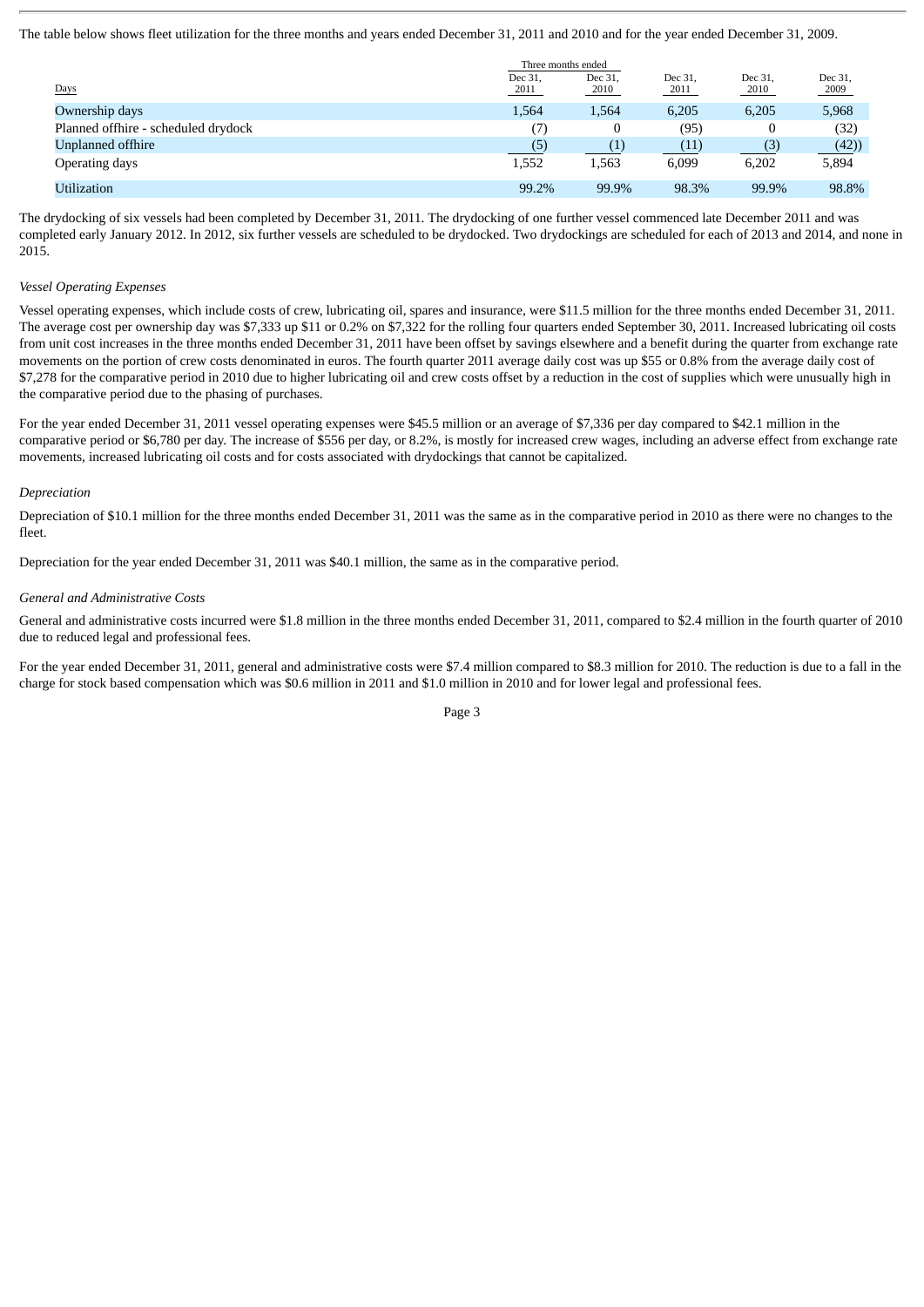#### *Impairment charge*

In November 2010, the Company signed agreements with the sellers of two 4,250 TEU newbuildings to (i) terminate the Company's obligations under contracts entered into in September 2008 to purchase the vessels on their delivery to the sellers by the builder, which was anticipated to be at the end of 2010 and (ii) grant the Company options to purchase the vessels on the first anniversary of their delivery by the builder to the sellers. Under US GAAP, an impairment charge totalling \$17.1 million was recognised in the three months ended December 31, 2010 comprised \$15.5 million released deposits not including interest earned, \$1.3 million interest capitalised thereon and \$0.3 million other predelivery capital expenditure.

The purchase of these vessels was always predicated on achieving a strong return for shareholders by acquiring the vessels, which had time charters attached, at an attractive price and with financing on favorable terms. As the Company considered it unlikely that it would be able to obtain committed finance on acceptable terms before the expiry of the options on September 16, 2011 for one vessel and October 4, 2011 for the other, intangible assets totaling \$13.6 million relating to these options were written off in the second quarter 2011. Both purchase options were allowed to expire.

#### *Other operating income*

Other operating income in the three months ended December 31, 2011 was \$0.1 million, compared to \$0.2 million in the fourth quarter of 2010 period.

For the year ended December 31, 2011, other operating income was \$0.3 million, compared to \$0.4 million for the prior year.

#### *EBITDA*

As a result of the above, EBITDA was \$26.6 million for the three months ended December 31, 2011 up slightly from \$26.4 million for the three months ended December 31, 2010.

EBITDA for the year ended December 31, 2011 was \$103.7 million compared to \$108.9 million in 2010. The reduction of \$5.2 million, or 4.8%, is mainly due to loss of revenue during drydockings, increased crew costs from wage increases and costs associated with the drydockings.

#### *Interest Expense*

Interest expense, excluding the effect of interest rate derivatives which do not qualify for hedge accounting, for the three months ended December 31, 2011 was \$5.1 million. The Company's borrowings under its credit facility averaged \$499.0 million during the three months ended December 31, 2011. There were \$48.0 million preferred shares throughout the period giving total average borrowings through the three months ended December 31, 2011 of \$547.0 million. Interest expense in the comparative period in 2010 was \$6.0 million on average borrowings, including the preferred shares, of \$595.6 million.

For the year ended December 31, 2011, interest expense, excluding the effect of interest rate derivatives which do not qualify for hedge accounting, was \$20.6 million. The Company's borrowings under its credit facility averaged \$562.8 million during 2011, including \$48.0 million preferred shares throughout the period. Interest expense for the year ended December 31, 2010 was \$23.8 million based on average borrowings in that year, including the preferred shares, of \$615.7 million.

Interest income for the three months and years ended December 31, 2011 and 2010 was not material.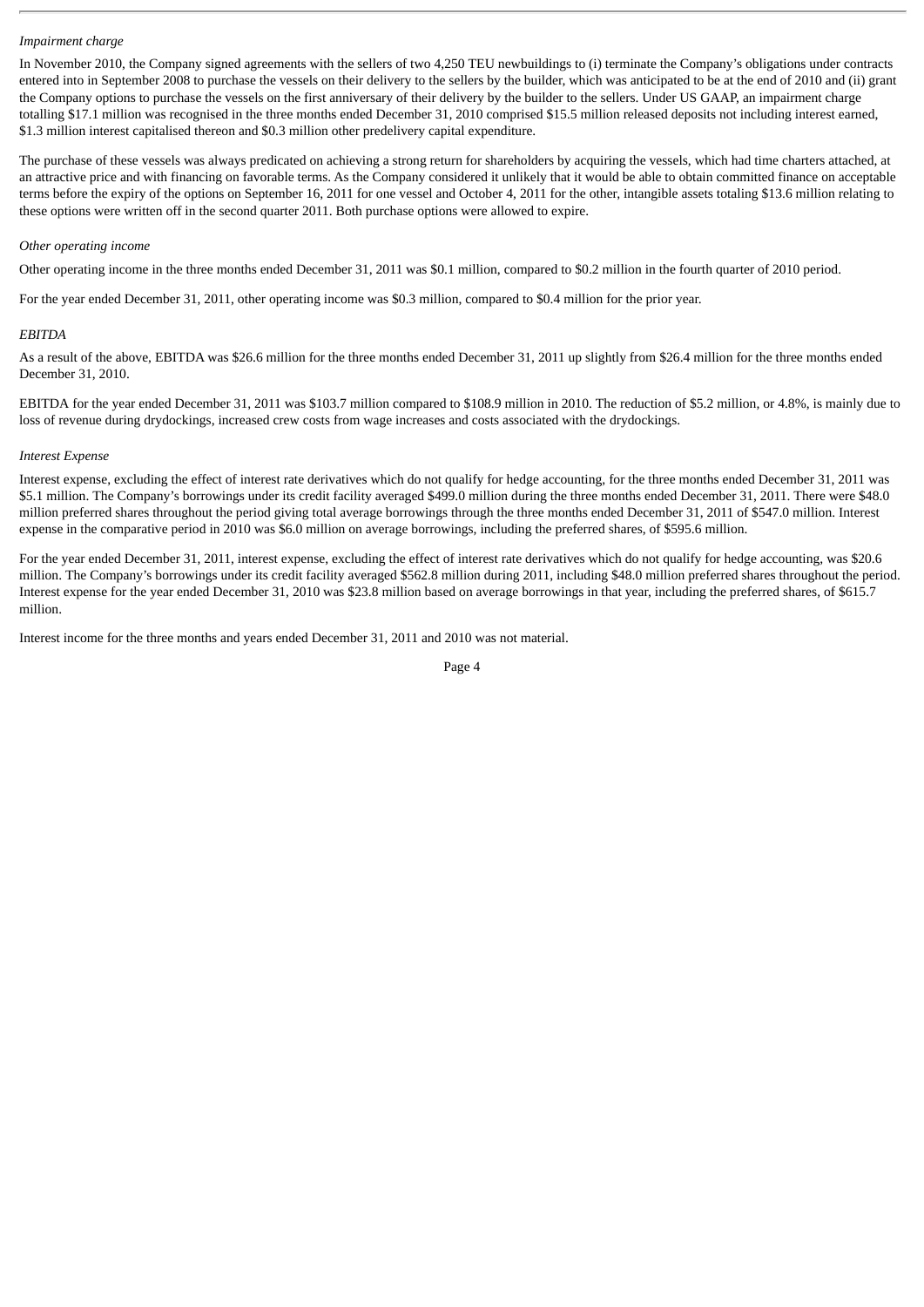## *Change in Fair Value of Financial Instruments*

The Company hedges its interest rate exposure by entering into derivatives that swap floating rate debt for fixed rate debt to provide long-term stability and predictability to cash flows. As these hedges do not qualify for hedge accounting under US GAAP, the outstanding hedges are marked to market at each period end with any change in the fair value being booked to the income and expenditure account. The Company's derivative hedging instruments gave a realized loss of \$4.8 million in the three months ended December 31, 2011 for settlements of swaps in the period, as current LIBOR rates are lower than the average fixed rates. Further, there was a \$4.0 million unrealized gain for revaluation of the balance sheet position given current LIBOR and movements in the forward curve for interest rates. This compares to a realized loss of \$4.3 million in the three months ended December 31, 2010 and an unrealized gain of \$11.7 million.

For the year ended December 31, 2011 the realized loss from hedges was \$19.4 million and the unrealized loss was \$0.9 million. This compares to a realized loss in the year ended December 31, 2010 of \$16.7 million and an unrealized loss of \$15.3 million.

At December 31, 2011, interest rate derivatives totaled \$580.0 million against floating rate debt of \$531.6 million, including the preferred shares. As a consequence, the Company is over hedged which arises from accelerated amortization of the credit facility debt and not incurring additional floating rate debt anticipated to be drawn in connection with the originally intended purchases of the two 4,250 TEU vessels at the end of 2010. \$253.0 million of the interest rate derivatives at a fixed rate of 3.40% expire mid March 2013. The total mark-to-market unrealized loss recognized as a liability on the balance sheet at December 31, 2011 was \$45.3 million.

Unrealized mark-to-market adjustments have no impact on operating performance or cash generation in the period reported.

#### *Taxation*

Taxation for the three months ended December 31, 2011 was a \$0.2 million credit compared to a \$0.6 million credit in the fourth quarter of 2010. The credit results from movements in the balance for deferred tax.

Taxation for the year ended December 31, 2011 was a \$0.1 million charge, the same as 2010.

#### *Net Income/Loss*

Net income for the three months ended December 31, 2011 was \$10.9 million after \$4.0 million non-cash interest rate derivative mark-to-market gain. For the three months ended December 31, 2010 net income was \$1.2 million, after \$17.1 million non-cash impairment charge and \$11.7 million non-cash interest rate derivative mark-to-market gain. Normalized net income, excluding the effect of the non-cash interest rate derivative mark-to-market gains and impairment charge, was \$6.8 million for the three months ended December 31, 2011 and \$6.6 million for the three months ended December 31, 2010.

Net income was \$9.1 million for the year ended December 31, 2011 after the non-cash impairment charge of \$13.6 million and a \$0.9 million non-cash interest rate derivative mark-to-market loss. For the year ended December 31, 2010, net loss was \$4.0 million after a \$17.1 million non-cash impairment charge and a \$15.3 million non-cash interest rate derivative mark-to-market loss. Normalized net income was \$23.6 million for the year ended December 31, 2011 and \$28.4 million for the year ended December 31, 2010.

#### *Credit Facility*

The container shipping industry is currently experiencing a significant cyclical downturn. As a consequence, there has been a decline in charter free market values of containerships commencing July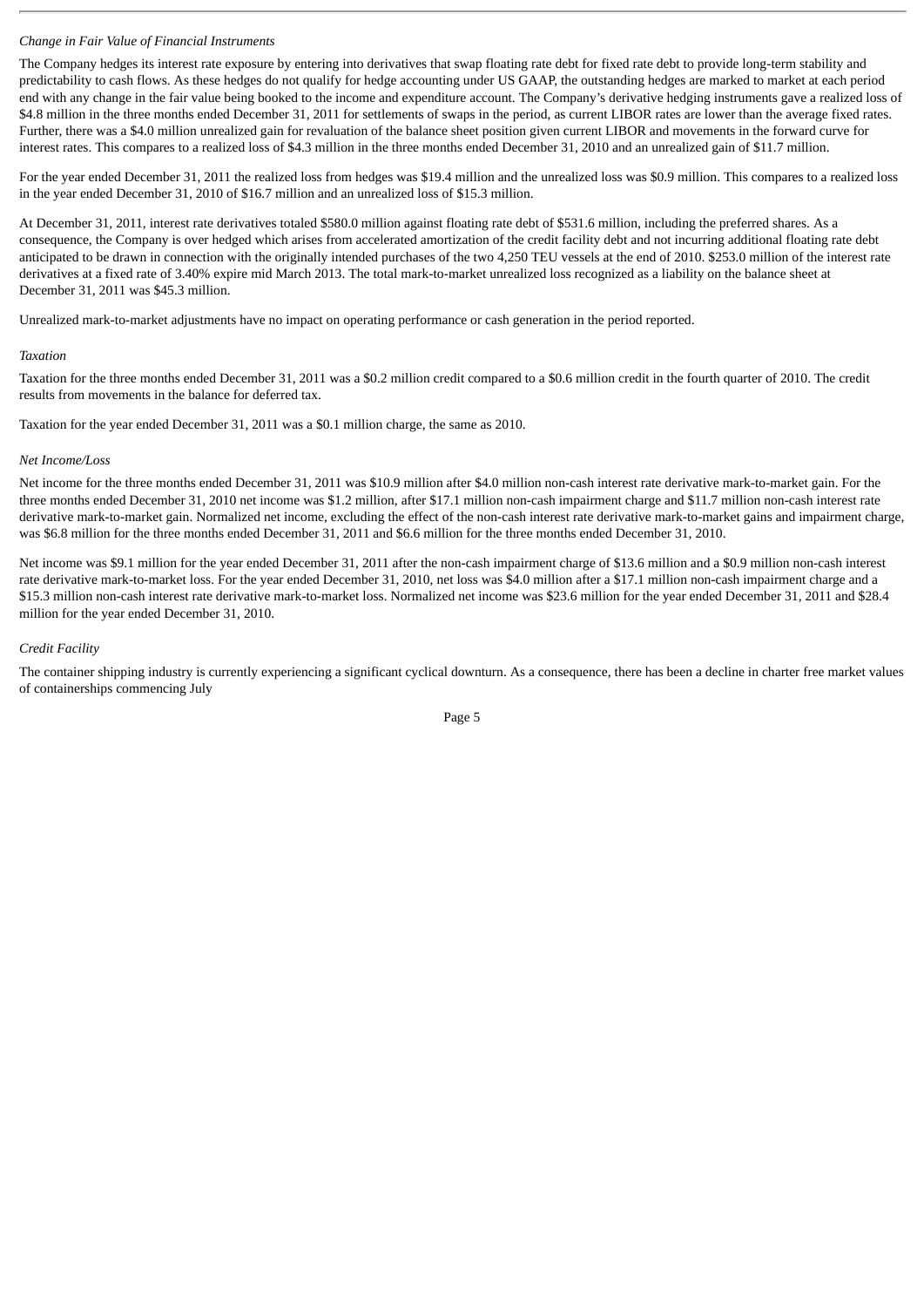2011. While the Company's stable business model largely insulates it from volatility in the freight and charter markets, a covenant in the credit facility with respect to the Leverage Ratio, which is the ratio of outstanding drawings under the credit facility and the aggregate charter free market value of the secured vessels, causes the Company to be sensitive to significant declines in vessel values. Under the terms of the credit facility, the Leverage Ratio cannot exceed 75%. The Leverage Ratio has little impact on the Company's operating performance as cash flows are largely predictable under its business model.

In anticipation of the scheduled test of the Leverage Ratio as at November 30, 2011 when the Company expected that the Leverage Ratio would be between 75% and 90%, the Company agreed with its lenders to waive the requirement to perform the Leverage Ratio test until November 30, 2012. Under the terms of the waiver, the fixed interest margin to be paid over LIBOR increased to 3.50%, prepayments became based on cash flow rather than a fixed amount of \$10 million per quarter, and dividends on common shares cannot be paid.

In the three months ended December 31, 2011 a total of \$15.3 million of debt was prepaid leaving a balance outstanding of \$483.6 million.

#### *Dividend*

Global Ship Lease is not currently able to pay a dividend on common shares.

## *Fleet*

The following table provides information, as at December 31, 2011, about the on-the-water fleet of 17 vessels chartered to CMA CGM.

|                        |                 | Remaining |                                            |                    |                         |    |  |  |
|------------------------|-----------------|-----------|--------------------------------------------|--------------------|-------------------------|----|--|--|
|                        | Capacity        | Year      | <b>Purchase Date</b><br><b>And Charter</b> | Charter            | Daily<br><b>Charter</b> |    |  |  |
| <b>Vessel Name</b>     | in $T_{(1)}$ Us | Built     | Commencement                               | Term(2)<br>(years) | Rate                    |    |  |  |
| Ville d'Orion          | 4,113           | 1997      | December 2007                              | 1.00               | \$28,500                |    |  |  |
| Ville d'Aquarius       | 4,113           | 1996      | December 2007                              | 1.00               | \$28,500                |    |  |  |
| <b>CMA CGM Matisse</b> | 2,262           | 1999      | December 2007                              | 5.00               | \$18,465                |    |  |  |
| <b>CMA CGM Utrillo</b> | 2,262           | 1999      | December 2007                              | 5.00               | \$18,465                |    |  |  |
| Delmas Keta            | 2,207           | 2003      | December 2007                              | 6.00               | \$18,465                |    |  |  |
| Julie Delmas           | 2,207           | 2002      | December 2007                              | 6.00               | \$18,465                |    |  |  |
| Kumasi                 | 2,207           | 2002      | December 2007                              | 6.00               | \$18,465                |    |  |  |
| Marie Delmas           | 2,207           | 2002      | December 2007                              | 6.00               | \$18,465                |    |  |  |
| <b>CMA CGM La Tour</b> | 2,272           | 2001      | December 2007                              | 5.00               | \$18,465                |    |  |  |
| <b>CMA CGM Manet</b>   | 2,272           | 2001      | December 2007                              | 5.00               | \$18,465                |    |  |  |
| <b>CMA CGM Alcazar</b> | 5,089           | 2007      | January 2008                               | 9.00               | \$33,750                |    |  |  |
| CMA CGM Château d'If   | 5,089           | 2007      | January 2008                               | 9.00               | \$33,750                |    |  |  |
| CMA CGM Thalassa       | 11,040          | 2008      | December 2008                              | 14.00              | \$47,200                |    |  |  |
| CMA CGM Jamaica        | 4,298           | 2006      | December 2008                              | 11.00              | \$25,350                |    |  |  |
| <b>CMA CGM Sambhar</b> | 4,045           | 2006      | December 2008                              | 11.00              | \$25,350                |    |  |  |
| <b>CMA CGM America</b> | 4,045           | 2006      | December 2008                              | 11.00              | \$25,350                |    |  |  |
| <b>CMA CGM Berlioz</b> | 6,621           | 2001      | August 2009                                | 9.75               | \$34,000                | 12 |  |  |
|                        |                 |           |                                            |                    |                         |    |  |  |

*(1) Twenty-foot Equivalent Units.*

*(2) Plus or minus 90 days at Charterer's option*

#### **Conference Call and Webcast**

Global Ship Lease will hold a conference call to discuss the Company's results for the three months ended December 31, 2011 today, Wednesday, March 14, 2012 at 10:30 a.m. Eastern Time. There are two ways to access the conference call:

(1) Dial-in: : (866) 966-9439 or (631) 510-7498; Passcode: 55763695

Please dial in at least 10 minutes prior to 10:30 a.m. Eastern Time to ensure a prompt start to the call.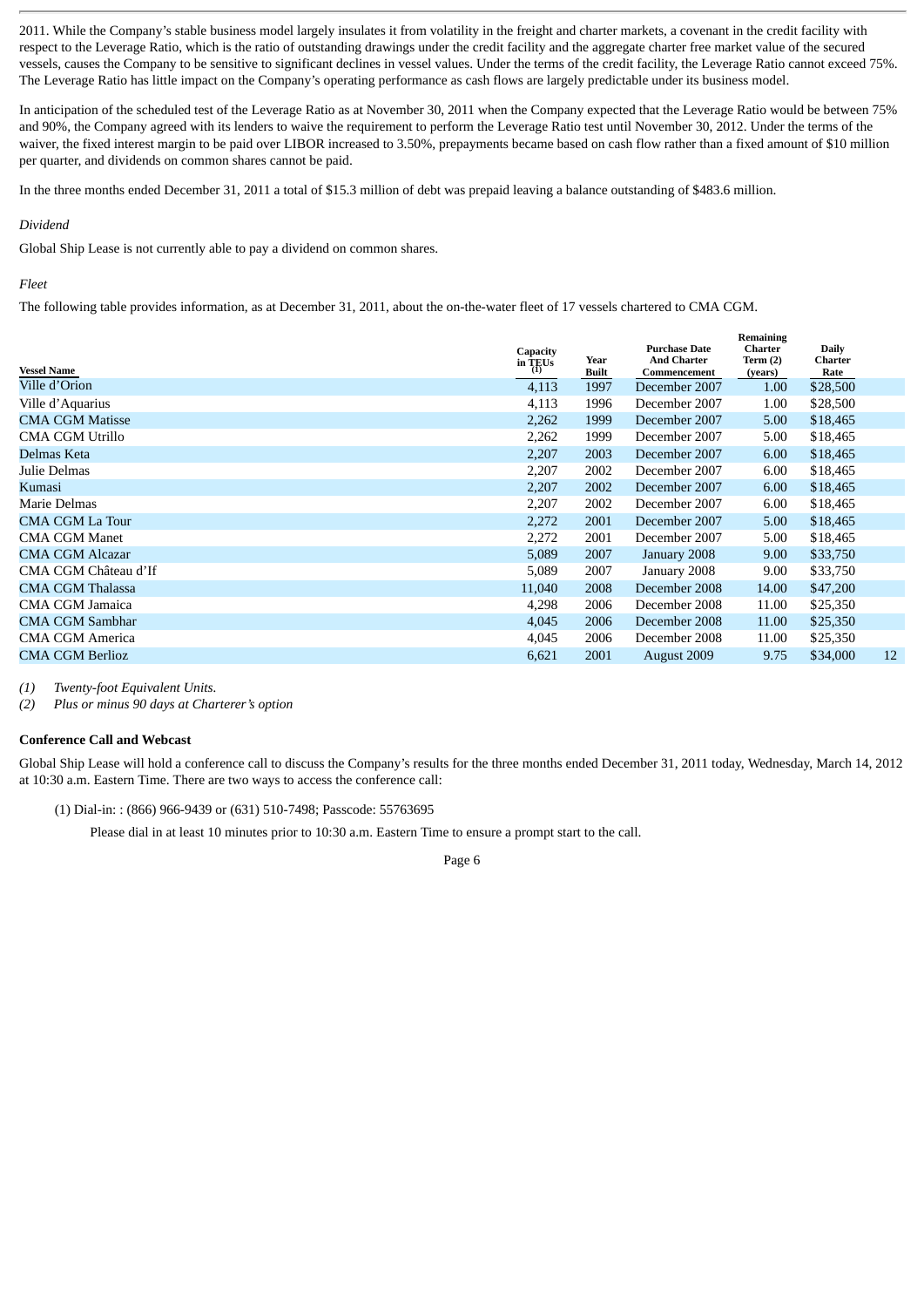(2) Live Internet webcast and slide presentation: http://www.globalshiplease.com

If you are unable to participate at this time, a replay of the call will be available through Wednesday, March 28, 2012 at (866) 247-4222 or (631) 510-7499. Enter the code 55763695 to access the audio replay. The webcast will also be archived on the Company's website: http://www.globalshiplease.com.

#### **Annual Report on Form 20F**

Global Ship Lease, Inc has filed its Annual Report for 2010 with the Securities and Exchange Commission. A copy of the report can be found under the Investor Relations section (Annual Reports) of the Company's website at http://www.globalshiplease.com . Shareholders may request a hard copy of the audited financial statements free of charge by contacting the Company at info@globalshiplease.com or by writing to Global Ship Lease, Inc, care of Global Ship Lease Services Limited, Portland House, Stag Place, London SW1E 5RS or by telephoning +44 (0) 207 869 8806.

#### **About Global Ship Lease**

Global Ship Lease is a containership charter owner. Incorporated in the Marshall Islands, Global Ship Lease commenced operations in December 2007 with a business of owning and chartering out containerships under long-term, fixed rate charters to top tier container liner companies.

Global Ship Lease owns 17 vessels with a total capacity of 66,349 TEU with an average age, weighted by TEU capacity, at December 31, 2011 of 7.8 years. All of the current vessels are fixed on long-term charters to CMA CGM with an average remaining term of 7.1 years, or 8.3 years on a weighted basis.

#### **Reconciliation of Non-U.S. GAAP Financial Measures**

### A. EBITDA

EBITDA represents Net income (loss) before interest income and expense including amortization of deferred finance costs, realized and unrealized gain (loss) on derivatives, income taxes, depreciation, amortization and impairment charges. EBITDA is a non-US GAAP quantitative measure used to assist in the assessment of the Company's ability to generate cash from its operations. We believe that the presentation of EBITDA is useful to investors because it is frequently used by securities analysts, investors and other interested parties in the evaluation of companies in our industry. EBITDA is not defined in US GAAP and should not be considered to be an alternate to Net income (loss) or any other financial metric required by such accounting principles.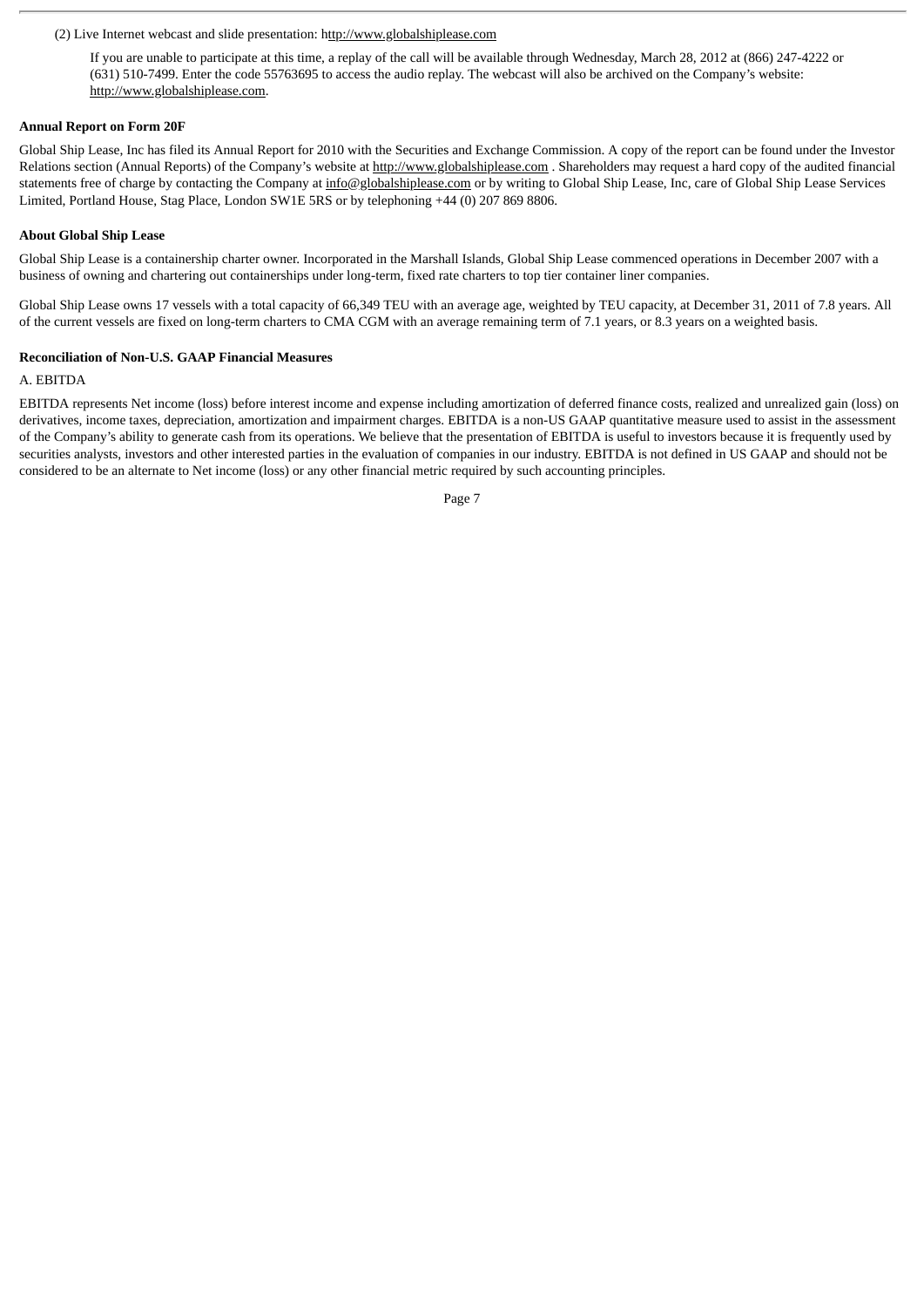## **EBITDA - UNAUDITED**

*(thousands of U.S. dollars)*

|               |                                                     | Three<br>months<br>ended<br>Dec 31,<br>2011 | Three<br>months<br>ended<br>Dec 31,<br>2010 | Year<br>ended<br>Dec, 31<br>2011 | Year<br>ended<br>Dec, 31<br>2010 |
|---------------|-----------------------------------------------------|---------------------------------------------|---------------------------------------------|----------------------------------|----------------------------------|
|               | Net income (loss)                                   | 10,860                                      | 1,226                                       | 9,071                            | (3,971)                          |
| Adjust:       | Depreciation                                        | 10,076                                      | 10,096                                      | 40,131                           | 40,051                           |
|               | Impairment charge                                   |                                             | 17,082                                      | 13,645                           | 17,082                           |
|               | Interest income                                     | (20)                                        | (24)                                        | (56)                             | (185)                            |
|               | Interest expense                                    | 5,136                                       | 5,962                                       | 20,564                           | 23,828                           |
|               | Realized loss on interest rate derivatives          | 4,788                                       | 4,343                                       | 19,393                           | 16,727                           |
|               | Unrealized (gain) loss on interest rate derivatives | (4,049)                                     | (11,710)                                    | 881                              | 15,322                           |
|               | Income tax                                          | (212)                                       | (570)                                       | 74                               | 52                               |
| <b>EBITDA</b> |                                                     | 26,579                                      | 26,405                                      | 103,703                          | 108,906                          |

B. Normalized net income

Normalized net income represents Net income (loss) adjusted for the unrealized gain (loss) on derivatives, the accelerated write off of a portion of deferred financing costs and impairment charges. Normalized net income is a non-GAAP quantitative measure which we believe will assist investors and analysts who often adjust reported net income for non-operating items such as change in fair value of derivatives to eliminate the effect of non cash non-operating items that do not affect operating performance or cash generated. Normalized net income is not defined in US GAAP and should not be considered to be an alternate to Net income (loss) or any other financial metric required by such accounting principles.

## **NORMALIZED NET INCOME - UNAUDITED**

*(thousands of U.S. dollars)*

|                   |                                | Three<br>months<br>ended<br>Dec 31<br>2011 | Three<br>months<br>ended<br>Dec, 31<br>2010 | Year<br>ended<br>Dec, 31<br>2011 | Year<br>Ended<br>Dec, 31<br>2010 |
|-------------------|--------------------------------|--------------------------------------------|---------------------------------------------|----------------------------------|----------------------------------|
| Net income (loss) |                                | 10,860                                     | 1,226                                       | 9,071                            | (3,971)                          |
| Adjust:           | Change in value of derivatives | (4,049)                                    | (11,710)                                    | 881                              | 15,322                           |
|                   | Impairment charge              | $\overbrace{\hspace{15em}}$                | 17,082                                      | 13,645                           | 17,082                           |
|                   | Normalized net income          | 6,811                                      | 6,598                                       | 23,597                           | 28,433                           |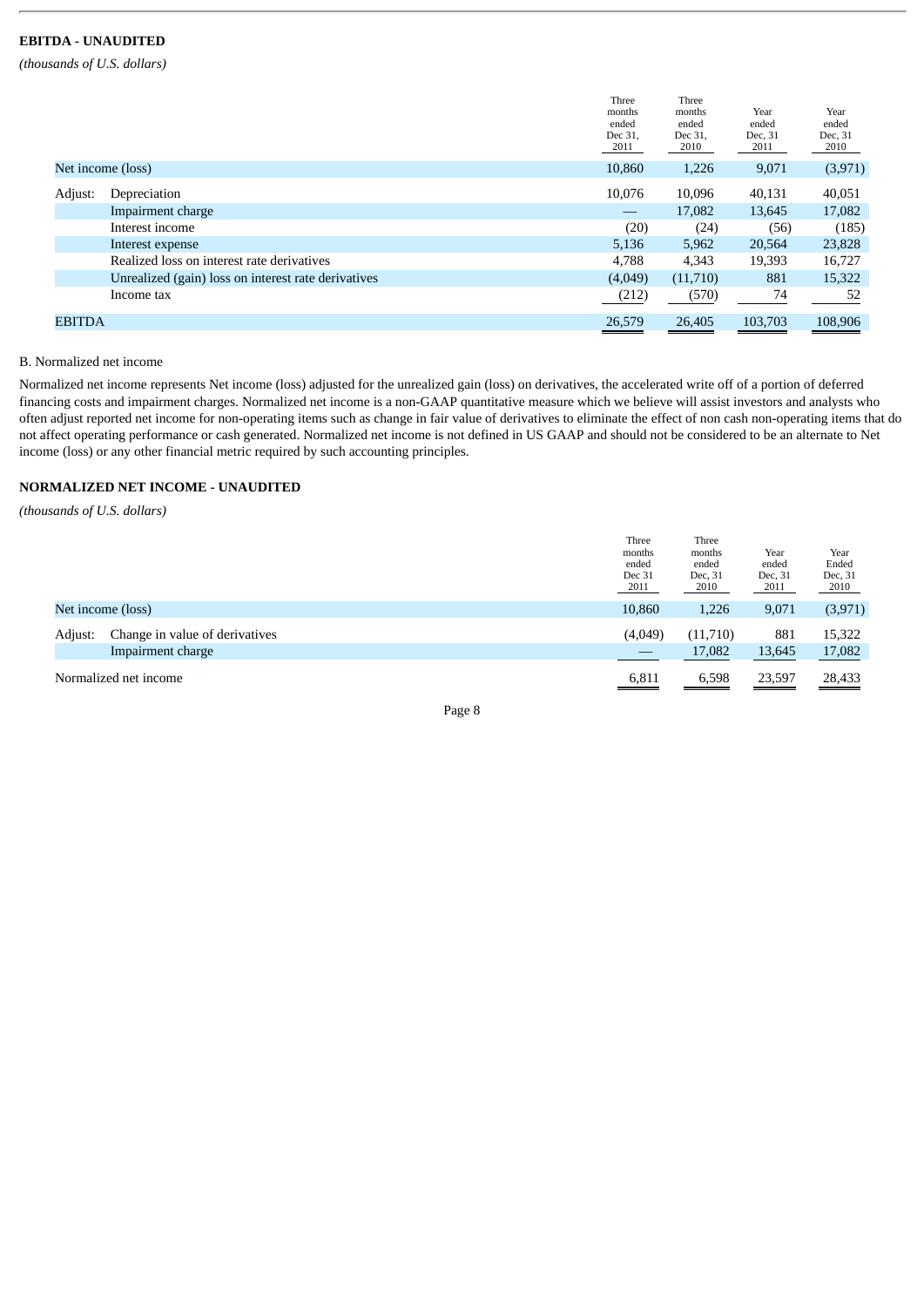#### **Safe Harbor Statement**

This communication contains forward-looking statements. Forward-looking statements provide Global Ship Lease's current expectations or forecasts of future events. Forward-looking statements include statements about Global Ship Lease's expectations, beliefs, plans, objectives, intentions, assumptions and other statements that are not historical facts. Words or phrases such as "anticipate," "believe," "continue," "estimate," "expect," "intend," "may," "ongoing," "plan," "potential," "predict," "project," "will" or similar words or phrases, or the negatives of those words or phrases, may identify forward-looking statements, but the absence of these words does not necessarily mean that a statement is not forward-looking. These forward-looking statements are based on assumptions that may be incorrect, and Global Ship Lease cannot assure you that these projections included in these forward-looking statements will come to pass. Actual results could differ materially from those expressed or implied by the forward-looking statements as a result of various factors.

The risks and uncertainties include, but are not limited to:

- future operating or financial results;
- expectations regarding the future growth of the container shipping industry, including the rates of annual demand and supply growth;
- the financial condition of CMA CGM, our sole charterer and only source of operating revenue, and its ability to pay charterhire in accordance with the charters;
- Global Ship Lease's financial condition and liquidity, including its ability to obtain additional waivers which might be necessary under the existing credit facility or obtain additional financing to fund capital expenditures, vessel acquisitions and other general corporate purposes;
- Global Ship Lease's ability to meet its financial covenants and repay its credit facility;
- Global Ship Lease's expectations relating to dividend payments and forecasts of its ability to make such payments including the availability of cash and the impact of constraints under its credit facility;
- future acquisitions, business strategy and expected capital spending;
- operating expenses, availability of crew, number of off-hire days, drydocking and survey requirements and insurance costs;
- general market conditions and shipping industry trends, including charter rates and factors affecting supply and demand;
- assumptions regarding interest rates and inflation;
- changes in the rate of growth of global and various regional economies;
- risks incidental to vessel operation, including piracy, discharge of pollutants and vessel accidents and damage including total or constructive total loss;
- estimated future capital expenditures needed to preserve its capital base;
- Global Ship Lease's expectations about the availability of ships to purchase, the time that it may take to construct new ships, or the useful lives of its ships;
- Global Ship Lease's continued ability to enter into or renew long-term, fixed-rate charters;
- the continued performance of existing long-term, fixed-rate time charters;
- Global Ship Lease's ability to capitalize on its management's and board of directors' relationships and reputations in the containership industry to its advantage;
- changes in governmental and classification societies' rules and regulations or actions taken by regulatory authorities;
- expectations about the availability of insurance on commercially reasonable terms;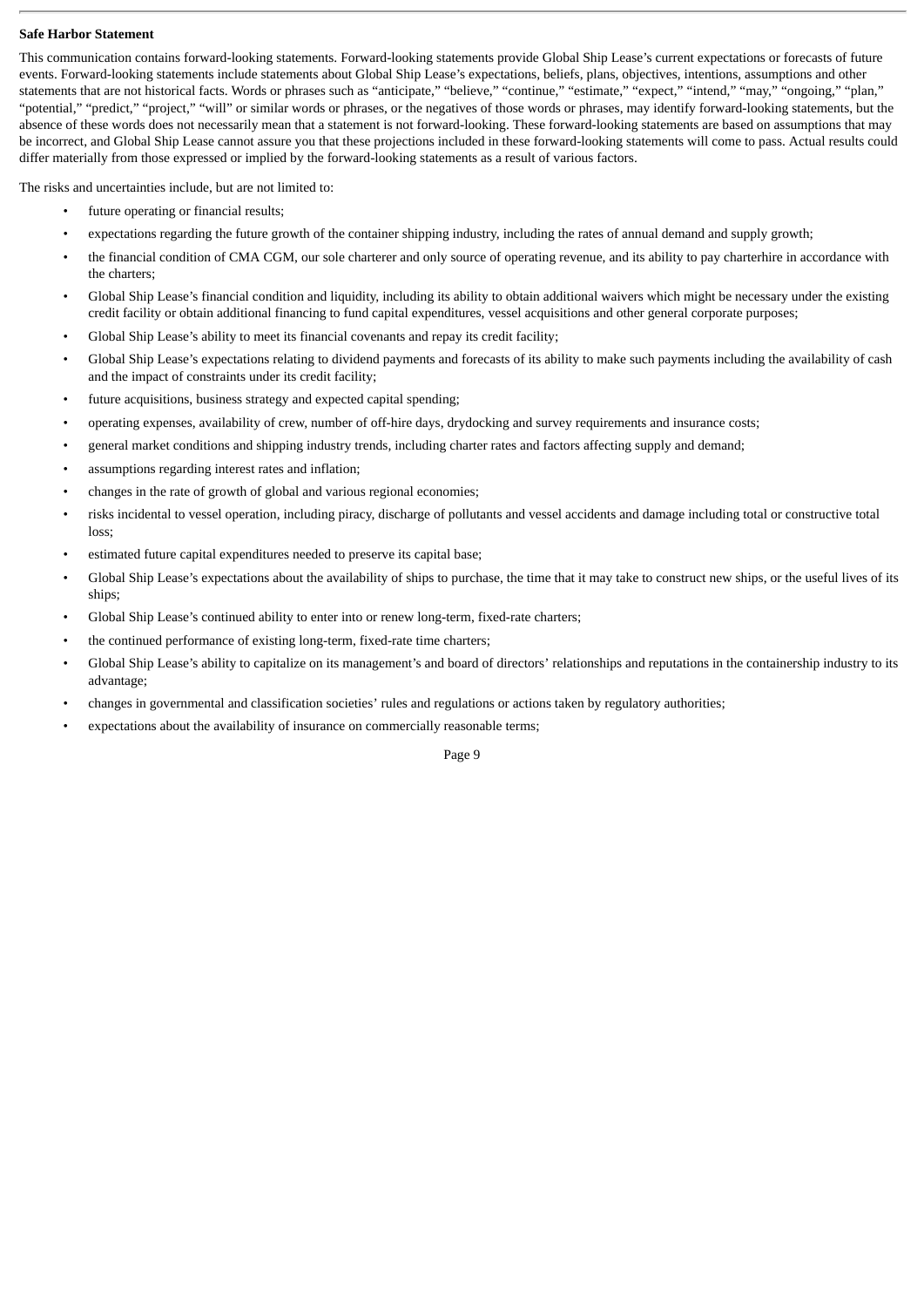- unanticipated changes in laws and regulations including taxation;
- potential liability from future litigation.

Forward-looking statements are subject to known and unknown risks and uncertainties and are based on potentially inaccurate assumptions that could cause actual results to differ materially from those expected or implied by the forward-looking statements. Global Ship Lease's actual results could differ materially from those anticipated in forward-looking statements for many reasons specifically as described in Global Ship Lease's filings with the SEC. Accordingly, you should not unduly rely on these forward-looking statements, which speak only as of the date of this communication. Global Ship Lease undertakes no obligation to publicly revise any forward-looking statement to reflect circumstances or events after the date of this communication or to reflect the occurrence of unanticipated events. You should, however, review the factors and risks Global Ship Lease describes in the reports it will file from time to time with the SEC after the date of this communication.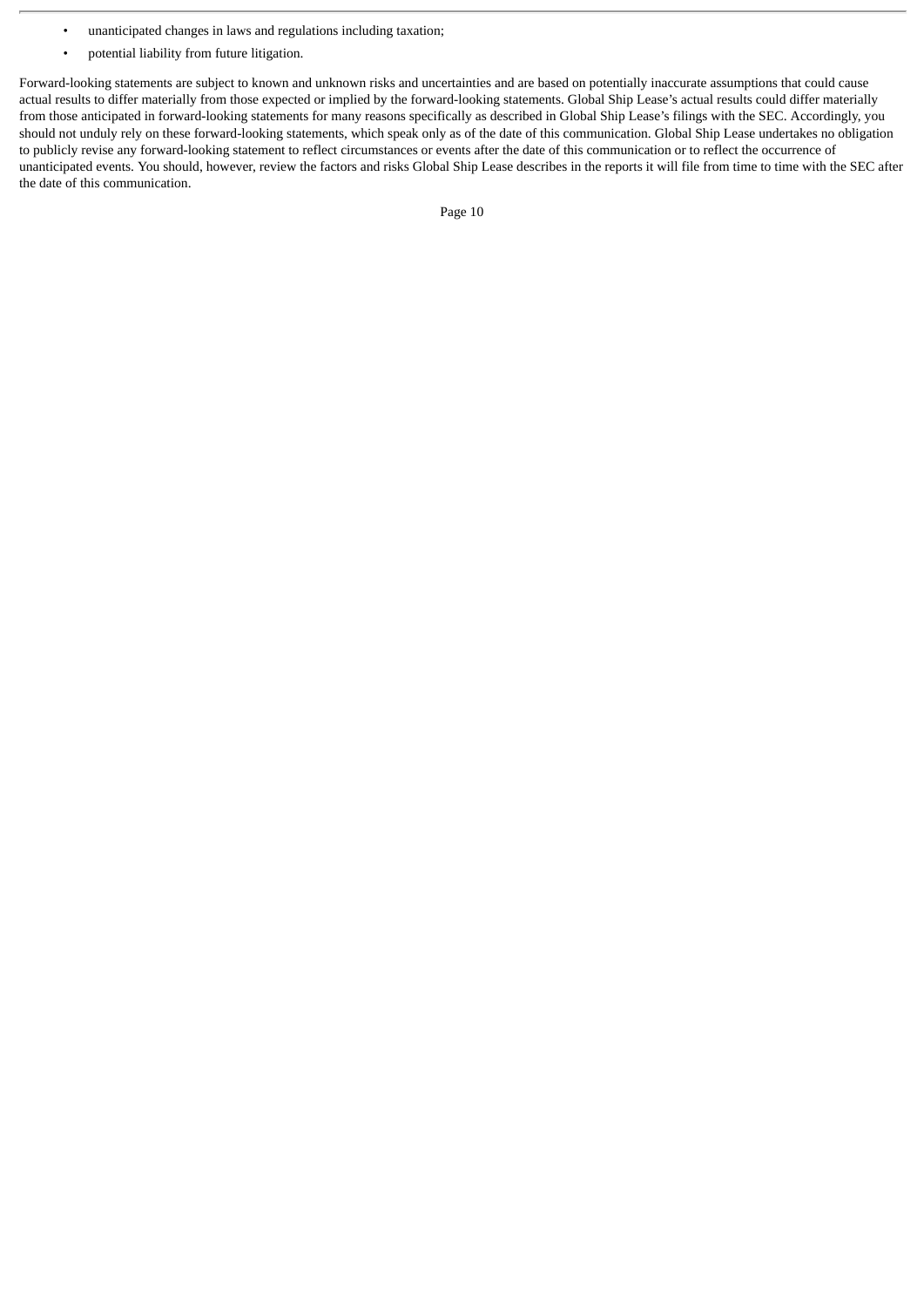## **Interim Unaudited Consolidated Statements of Income**

(Expressed in thousands of U.S. dollars except share data)

|                                                              |                | Three months ended<br>December 31.<br>2011 | 2010         |           | <b>Year ended December 31.</b><br>2011 |            | 2010       |
|--------------------------------------------------------------|----------------|--------------------------------------------|--------------|-----------|----------------------------------------|------------|------------|
| <b>Operating Revenues</b>                                    |                |                                            |              |           |                                        |            |            |
| Time charter revenue                                         | \$             | 39,714                                     | \$<br>40,035 | \$        | 156,268                                | \$         | 158,837    |
| <b>Operating Expenses</b>                                    |                |                                            |              |           |                                        |            |            |
| Vessel operating expenses                                    |                | 11,470                                     | 11,383       |           | 45,517                                 |            | 42,067     |
| Depreciation                                                 |                | 10,076                                     | 10,096       |           | 40,131                                 |            | 40,051     |
| General and administrative                                   |                | 1,765                                      | 2,410        |           | 7,384                                  |            | 8,253      |
| Impairment charge                                            |                |                                            | 17,082       |           | 13,645                                 |            | 17,082     |
| Other operating (income)                                     |                | (100)                                      | (163)        |           | (336)                                  |            | (389)      |
| Total operating expenses                                     |                | 23,211                                     | 40,808       |           | 106,341                                |            | 107,064    |
| <b>Operating Income (Loss)</b>                               |                | 16,503                                     | (773)        |           | 49,927                                 |            | 51,773     |
| <b>Non Operating Income (Expense)</b>                        |                |                                            |              |           |                                        |            |            |
| Interest income                                              |                | 20                                         | 24           |           | 56                                     |            | 185        |
| Interest expense                                             |                | (5, 136)                                   | (5,962)      | (20, 564) |                                        |            | (23, 828)  |
| Realized loss on interest rate derivatives                   |                | (4,788)                                    | (4, 343)     |           | (19, 393)                              |            | (16, 727)  |
| Unrealized gain (loss) on interest rate derivatives          |                | 4,049                                      | 11,710       |           | (881)                                  |            | (15, 322)  |
| <b>Income (Loss) before Income Taxes</b>                     |                | 10,648                                     | 656          |           | 9,145                                  |            | (3,919)    |
| Income taxes                                                 |                | 212                                        | 570          |           | (74)                                   |            | (52)       |
| <b>Net Income (Loss)</b>                                     | \$             | 10,860                                     | \$<br>1,226  | \$        | 9,071                                  | \$         | (3,971)    |
| <b>Earnings per Share</b>                                    |                |                                            |              |           |                                        |            |            |
| Weighted average number of Class A common shares outstanding |                |                                            |              |           |                                        |            |            |
| <b>Basic</b>                                                 |                | 47,460,969                                 | 47,126,391   |           | 47,262,549                             |            | 46,910,604 |
| Diluted                                                      |                | 47,460,969                                 | 47,390,171   |           | 47,448,012                             |            | 46,910,604 |
| Net income (loss) in \$ per Class A common share             |                |                                            |              |           |                                        |            |            |
| <b>Basic</b>                                                 | \$             | 0.23                                       | \$<br>0.03   | \$        | 0.19                                   | \$         | (0.08)     |
| <b>Diluted</b>                                               | $\mathfrak{s}$ | 0.23                                       | \$<br>0.03   | \$        | 0.19                                   | $\sqrt{2}$ | (0.08)     |
| Weighted average number of Class B common shares outstanding |                |                                            |              |           |                                        |            |            |
| Basic and diluted                                            |                | 7,405,956                                  | 7,405,956    |           | 7,405,956                              |            | 7,405,956  |
| Net income (loss) in \$ per Class B common share             |                |                                            |              |           |                                        |            |            |
| Basic and diluted                                            | \$             | nil                                        | \$<br>nil    | \$        | nil                                    | \$         | nil        |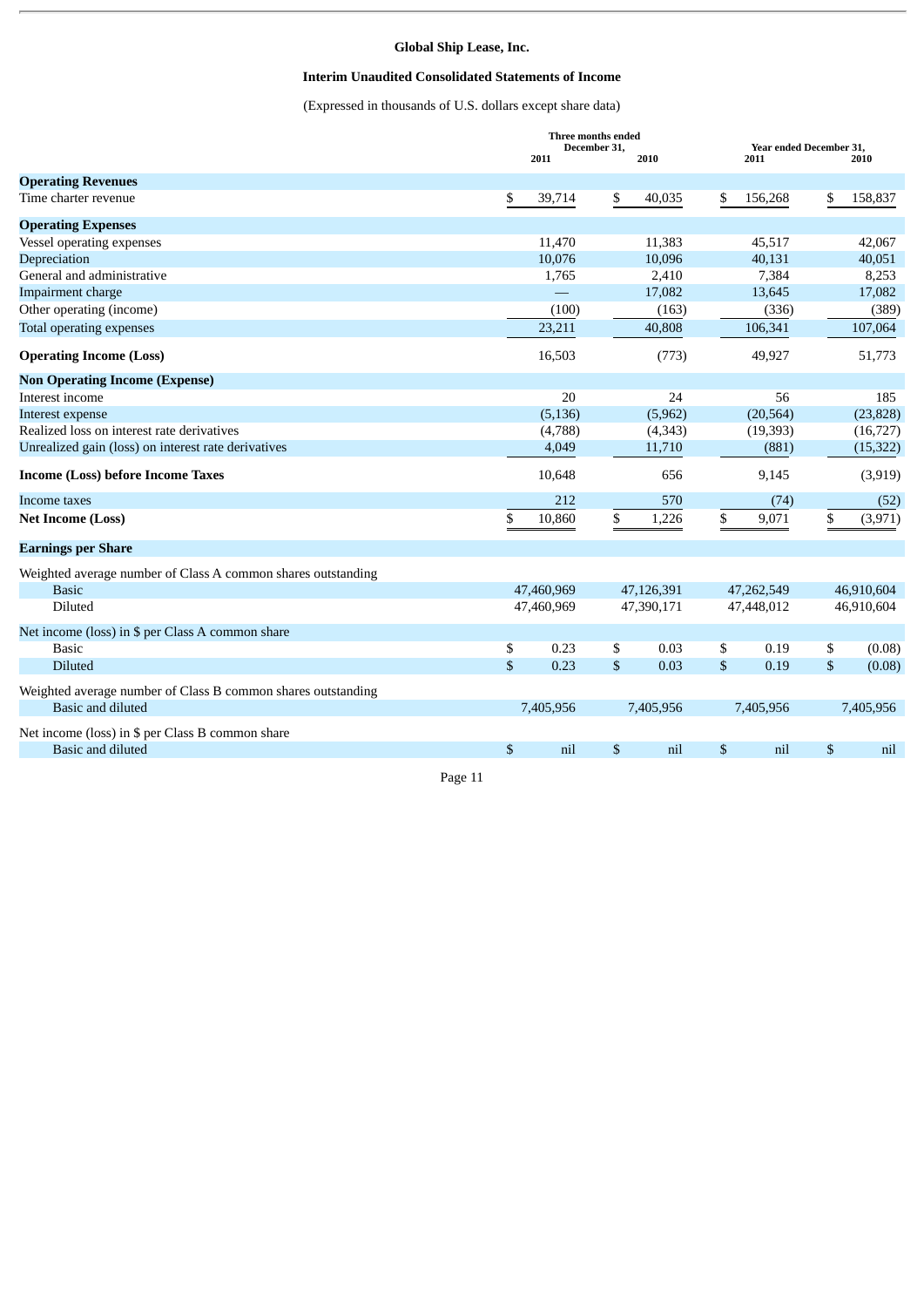## **Interim Unaudited Consolidated Balance Sheets**

(Expressed in thousands of U.S. dollars)

**December 31,**

|                                                                | December 31,<br>2011 | December 31,<br>2010 |
|----------------------------------------------------------------|----------------------|----------------------|
| Assets                                                         |                      |                      |
| Cash and cash equivalents                                      | \$<br>25,814         | \$<br>28,360         |
| Restricted cash                                                | 3,027                | 3,027                |
| Accounts receivable                                            | 13,911               | 7,341                |
| Prepaid expenses                                               | 726                  | 712                  |
| Other receivables                                              | 839                  | 264                  |
| Deferred tax                                                   | 19                   | 265                  |
| Deferred financing costs                                       | 1,168                | 1,009                |
| Total current assets                                           | 45,504               | 40,978               |
| Vessels in operation                                           | 890,249              | 922,498              |
| Other fixed assets                                             | 54                   | 10                   |
| Intangible assets - vessel purchase options                    |                      | 13,645               |
| Intangible assets - other                                      | 92                   | 26                   |
| Deferred tax                                                   | 10                   |                      |
| Deferred financing costs                                       | 3,626                | 3,865                |
| Total non-current assets                                       | 894,031              | 940,044              |
| <b>Total Assets</b>                                            | \$<br>939,535        | \$<br>981,022        |
| <b>Liabilities and Stockholders' Equity</b>                    |                      |                      |
| <b>Liabilities</b>                                             |                      |                      |
| Current portion of long term debt                              | \$<br>46,000         | \$<br>44,500         |
| Intangible liability - charter agreements                      | 2,119                | 2,119                |
| Accounts payable                                               | 1,286                | 1,391                |
| <b>Accrued expenses</b>                                        | 4,953                | 5,575                |
| Derivative instruments                                         | 15,920               | 17,798               |
| Total current liabilities                                      | 70,278               | 71,383               |
| Long term debt                                                 | 437,612              | 488,269              |
| <b>Preferred shares</b>                                        | 48,000               | 48,000               |
| Intangible liability - charter agreements                      | 20,050               | 22,169               |
| Derivative instruments                                         | 29,395               | 26,637               |
| Total long-term liabilities                                    | 535,057              | 585,075              |
| <b>Total Liabilities</b>                                       | \$<br>605,335        | \$656,458            |
| <b>Stockholders' Equity</b>                                    |                      |                      |
| Class A Common stock - authorized                              |                      |                      |
| 214,000,000 shares with a \$0.01 par value;                    |                      |                      |
| 47,463,978 shares issued and outstanding $(2010 – 47,130,467)$ | \$<br>475            | \$<br>471            |
| Class B Common stock - authorized                              |                      |                      |
| 20,000,000 shares with a \$0.01 par value;                     |                      |                      |
| 7,405,956 shares issued and outstanding $(2010 – 7,405,956)$   | 74                   | 74                   |
| Additional paid in capital                                     | 351,856              | 351,295              |
| Accumulated deficit                                            | (18, 205)            | (27, 276)            |
| <b>Total Stockholders' Equity</b>                              | 334,200              | 324,564              |
| <b>Total Liabilities and Stockholders' Equity</b>              | \$939,535            | \$981,022            |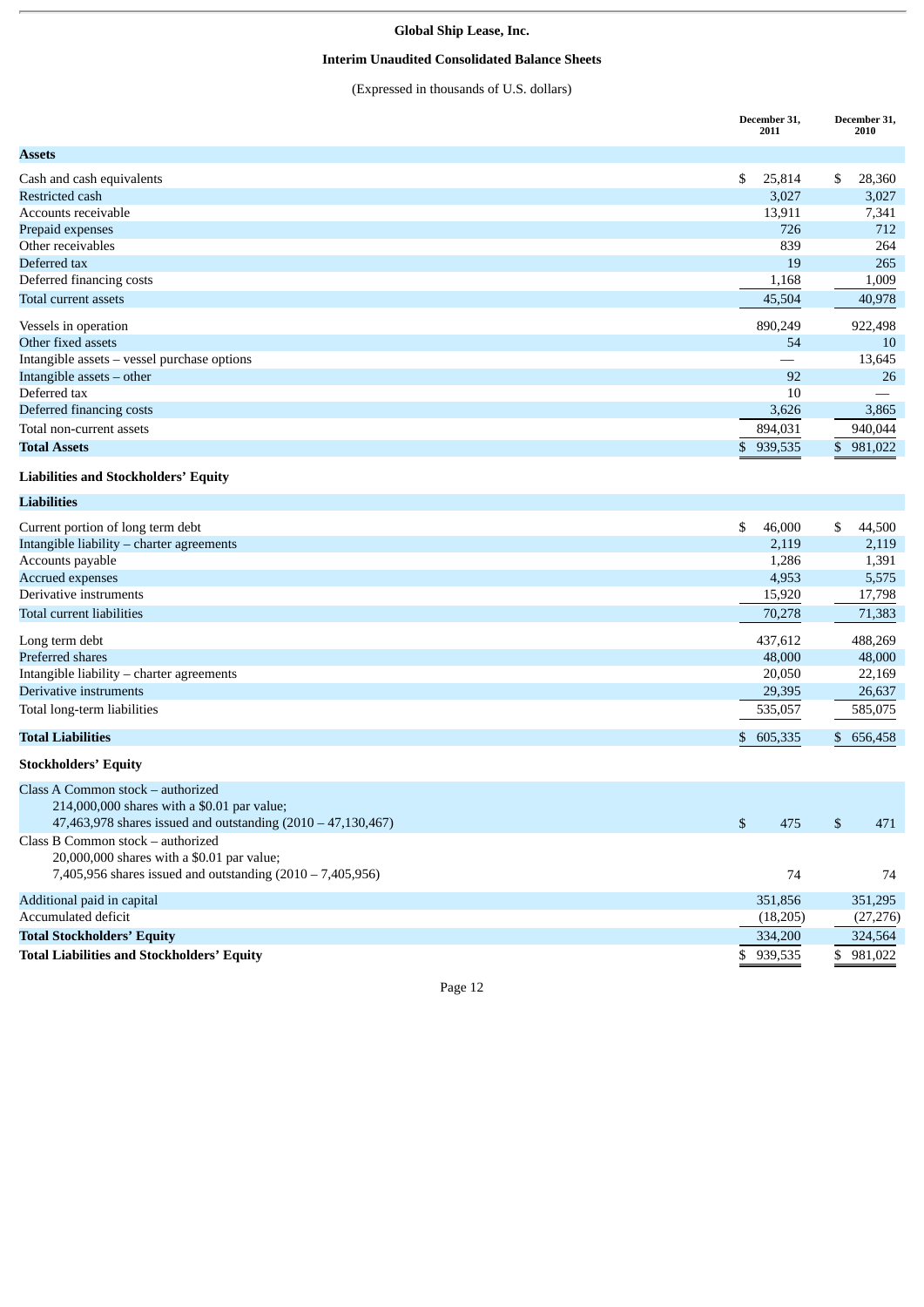## **Interim Unaudited Consolidated Statements of Cash Flows**

(Expressed in thousands of U.S. dollars)

|                                                                                         | Three months ended<br>December 31.<br>2011 | 2010                     | Year ended<br>December 31.<br>2011<br>2010 |            |  |
|-----------------------------------------------------------------------------------------|--------------------------------------------|--------------------------|--------------------------------------------|------------|--|
| <b>Cash Flows from Operating Activities</b>                                             |                                            |                          |                                            |            |  |
| Net income (loss)                                                                       | \$10,860                                   | \$1,226                  | \$<br>9,071                                | \$ (3,971) |  |
| Adjustments to Reconcile Net Income (Loss) to Net Cash Provided by Operating Activities |                                            |                          |                                            |            |  |
| Depreciation                                                                            | 10,076                                     | 10,096                   | 40,131                                     | 40,051     |  |
| Impairment charge                                                                       | $\overline{\phantom{0}}$                   | 17,082                   | 13,645                                     | 17,082     |  |
| Amortization of deferred financing costs                                                | 313                                        | 429                      | 1,101                                      | 1,106      |  |
| Change in fair value of certain derivative instruments                                  | (4,049)                                    | (11,710)                 | 881                                        | 15,322     |  |
| Amortization of intangible liability                                                    | (530)                                      | (529)                    | (2, 119)                                   | (2, 119)   |  |
| Settlements of hedges which do not qualify for hedge accounting                         | 4,788                                      | 4,343                    | 19,393                                     | 16,727     |  |
| Share based compensation                                                                | 109                                        | 131                      | 565                                        | 980        |  |
| Decrease (increase) in other receivables and other assets                               | (7, 365)                                   | 982                      | (6,952)                                    | 1,020      |  |
| Decrease in accounts payable and other liabilities                                      | (3, 124)                                   | (505)                    | (823)                                      | (992)      |  |
| Unrealized foreign exchange gain                                                        | (14)                                       | (10)                     | (21)                                       | (15)       |  |
| <b>Net Cash Provided by Operating Activities</b>                                        | 11,064                                     | 21,535                   | 74,872                                     | 85,191     |  |
| <b>Cash Flows from Investing Activities</b>                                             |                                            |                          |                                            |            |  |
| Settlements of hedges which do not qualify for hedge accounting                         | (4,788)                                    | (4, 343)                 | (19, 393)                                  | (16, 727)  |  |
| Cash paid for other fixed assets                                                        | (2)                                        |                          | (59)                                       | (12)       |  |
| Cash paid to acquire intangible assets                                                  |                                            | $\equiv$                 | (97)                                       |            |  |
| Cash paid for purchase of vessels, vessel prepayments and vessel deposits               |                                            | (384)                    |                                            | (1,670)    |  |
| Costs relating to drydockings                                                           | (2,666)                                    | $\overline{\phantom{0}}$ | (7,705)                                    | (164)      |  |
| Acquisition of vessel purchase options                                                  |                                            | (13, 645)                |                                            | (13, 645)  |  |
| Variation in restricted cash                                                            | $\overline{\phantom{0}}$                   | 16,235                   | $\overline{\phantom{0}}$                   |            |  |
| <b>Net Cash Used in Investing Activities</b>                                            | (7, 456)                                   | (2,137)                  | (27, 254)                                  | (32, 218)  |  |
| <b>Cash Flows from Financing Activities</b>                                             |                                            |                          |                                            |            |  |
| Repayments of debt                                                                      | (15, 341)                                  | (20, 373)                | (49, 157)                                  | (55, 423)  |  |
| Issuance costs of debt                                                                  | (1,007)                                    |                          | (1,007)                                    |            |  |
| <b>Net Cash Used in Financing Activities</b>                                            | (16, 348)                                  | (20, 373)                | (50, 164)                                  | (55, 423)  |  |
| Net Decrease in Cash and Cash Equivalents                                               | (12,740)                                   | (975)                    | (2,546)                                    | (2,450)    |  |
| <b>Cash and Cash Equivalents at start of Period</b>                                     | 38,554                                     | 29,335                   | 28,360                                     | 30,810     |  |
| <b>Cash and Cash Equivalents at end of Period</b>                                       | \$25,814                                   | \$28,360                 | \$25,814                                   | \$28,360   |  |
| <b>Supplemental information</b>                                                         |                                            |                          |                                            |            |  |
| Non cash investing and financing activities                                             |                                            |                          |                                            |            |  |
| Total interest paid                                                                     | 4,673<br>\$                                | 5,563<br>S.              | \$19,518                                   | \$22,368   |  |
| Income tax paid                                                                         | \$<br>13                                   | \$<br>203                | \$<br>144                                  | \$<br>210  |  |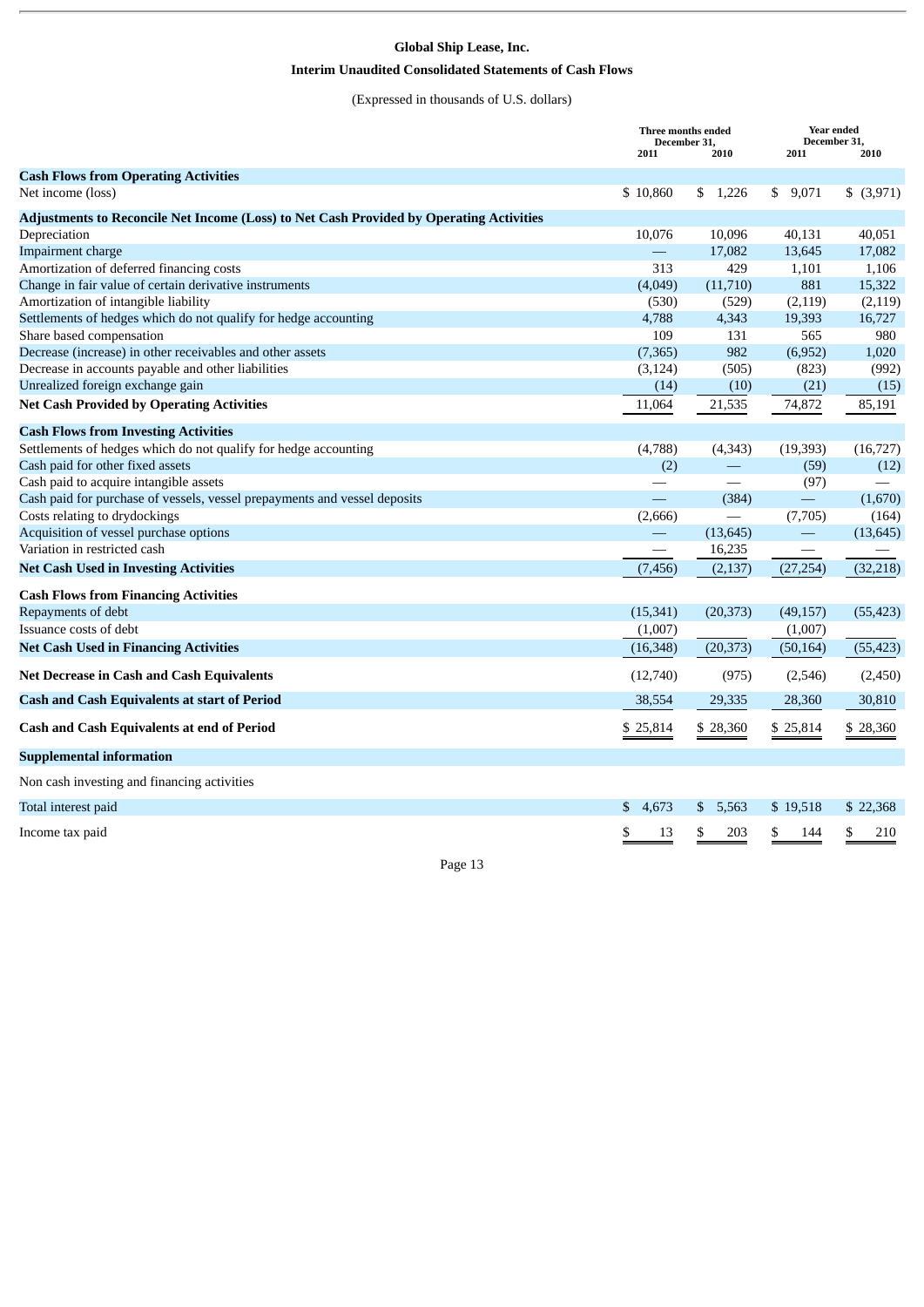## **GLOBAL SHIP LEASE, INC.**

## **INTERIM UNAUDITED CONSOLIDATED FINANCIAL STATEMENTS**

**THREE MONTHS AND YEAR ENDED DECEMBER 31, 2011**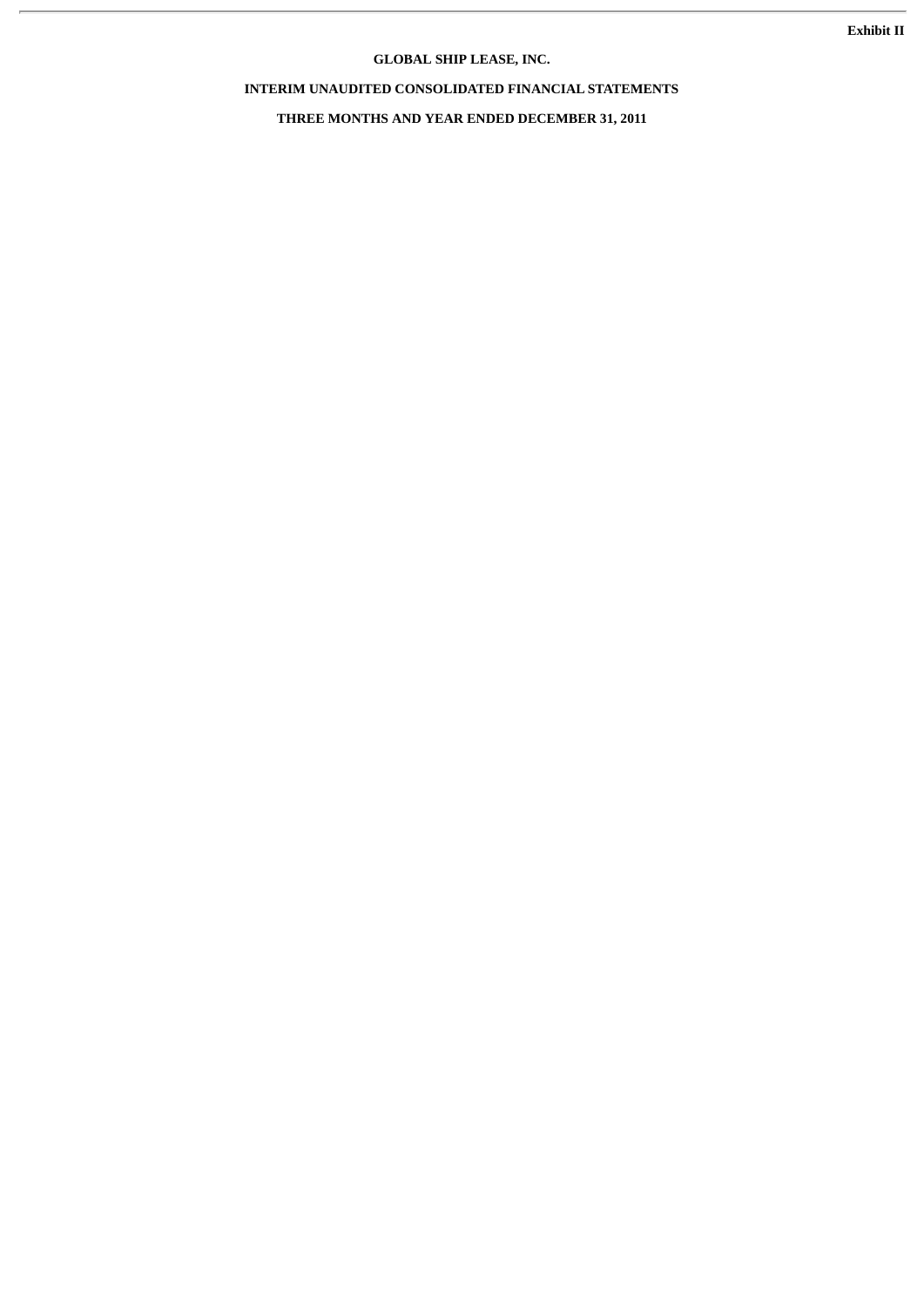## **Interim Unaudited Consolidated Balance Sheets**

(Expressed in thousands of U.S. dollars)

|                                             | Note             | December 31,<br>2011 | December 31,<br>2010 |
|---------------------------------------------|------------------|----------------------|----------------------|
| <b>Assets</b>                               |                  |                      |                      |
| Cash and cash equivalents                   |                  | \$<br>25,814         | \$<br>28,360         |
| Restricted cash                             | $\boldsymbol{9}$ | 3,027                | 3,027                |
| Accounts receivable                         |                  | 13,911               | 7,341                |
| Prepaid expenses                            |                  | 726                  | 712                  |
| Other receivables                           |                  | 839                  | 264                  |
| Deferred tax                                |                  | 19                   | 265                  |
| Deferred financing costs                    |                  | 1,168                | 1,009                |
| Total current assets                        |                  | 45,504               | 40,978               |
| Vessels in operation                        | 4                | 890,249              | 922,498              |
| Other fixed assets                          |                  | 54                   | 10                   |
| Intangible assets - vessel purchase options | 5                |                      | 13,645               |
| Intangible assets - other                   | 5                | 92                   | 26                   |
| Deferred tax                                |                  | 10                   |                      |
| Deferred financing costs                    |                  | 3,626                | 3,865                |
| Total non-current assets                    |                  | 894,031              | 940,044              |
| <b>Total Assets</b>                         |                  | \$939,535            | \$981,022            |
| <b>Liabilities and Stockholders' Equity</b> |                  |                      |                      |
| <b>Liabilities</b>                          |                  |                      |                      |
| Current portion of long term debt           | $\,6\,$          | \$<br>46,000         | \$<br>44,500         |
| Intangible liability - charter agreements   |                  | 2,119                | 2,119                |
| Accounts payable                            |                  | 1,286                | 1,391                |
| <b>Accrued expenses</b>                     |                  | 4,953                | 5,575                |
| Derivative instruments                      | 10               | 15,920               | 17,798               |
| Total current liabilities                   |                  | 70,278               | 71,383               |
| Long term debt                              | 6                | 437,612              | 488,269              |
| Preferred shares                            | $\boldsymbol{9}$ | 48,000               | 48,000               |
| Intangible liability - charter agreements   |                  | 20,050               | 22,169               |
| Derivative instruments                      | 10               | 29,395               | 26,637               |
| Total long-term liabilities                 |                  | 535,057              | 585,075              |
| <b>Total Liabilities</b>                    |                  | 605,335<br>\$        | \$656,458            |
| Commitments and contingencies               | 8                |                      |                      |

See accompanying notes to interim unaudited consolidated financial statements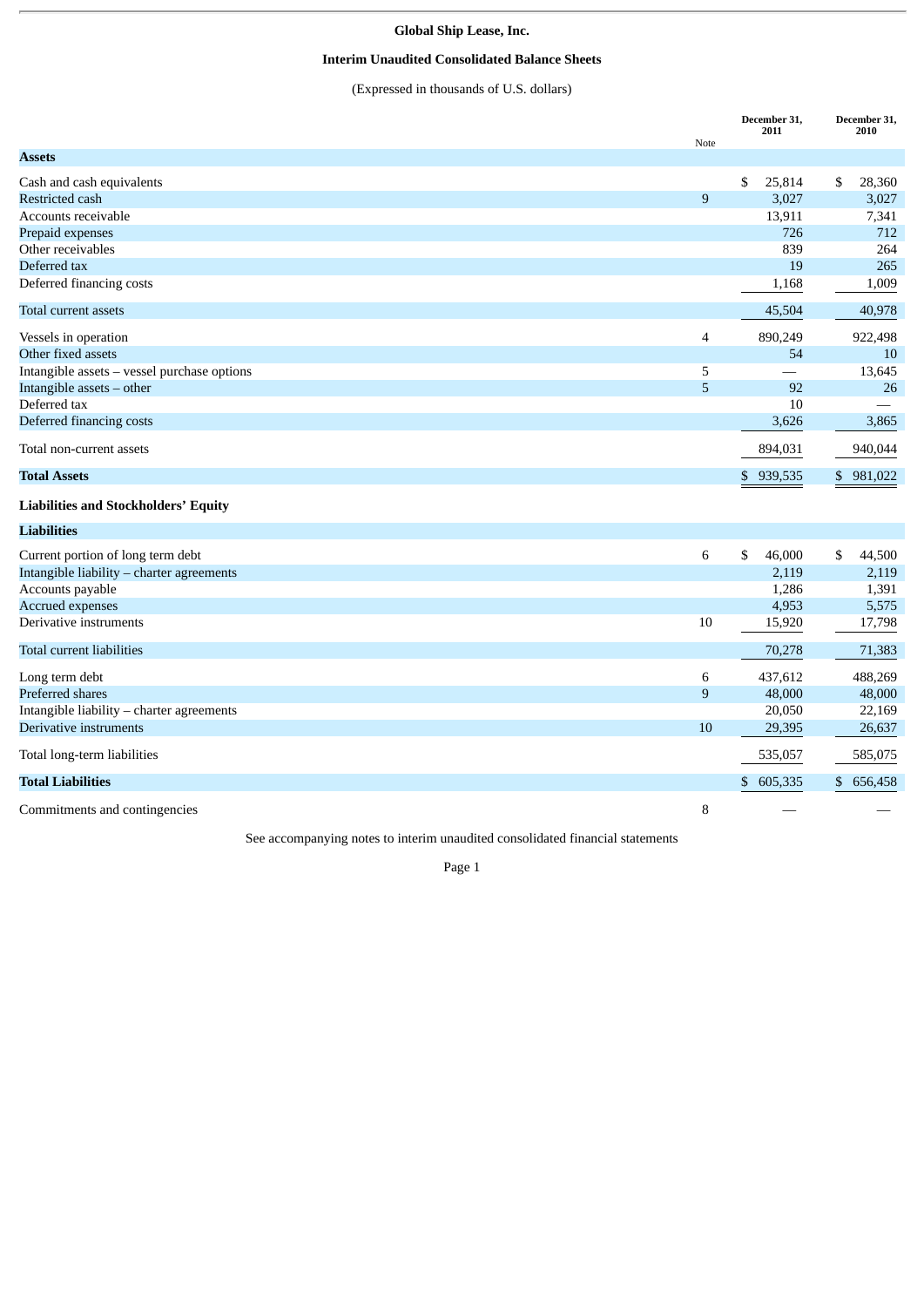## **Interim Unaudited Consolidated Balance Sheets (continued)**

(Expressed in thousands of U.S. dollars except share data)

|                                                                |      | December 31.<br>2011 | December 31,<br>2010 |
|----------------------------------------------------------------|------|----------------------|----------------------|
| <b>Stockholders' Equity</b>                                    | Note |                      |                      |
|                                                                |      |                      |                      |
| Class A Common stock – authorized                              |      |                      |                      |
| 214,000,000 shares with a \$0.01 par value;                    |      |                      |                      |
| 47,463,978 shares issued and outstanding $(2010 – 47,130,467)$ | 9    | 475<br>ж             | 471                  |
| Class B Common stock – authorized                              |      |                      |                      |
| $20,000,000$ shares with a \$0.01 par value;                   |      |                      |                      |
| 7,405,956 shares issued and outstanding $(2010 - 7,405,956)$   | 9    | 74                   | 74                   |
| Additional paid in capital                                     |      | 351,856              | 351,295              |
| Accumulated deficit                                            |      | (18, 205)            | (27, 276)            |
| <b>Total Stockholders' Equity</b>                              |      | 334,200              | 324,564              |
|                                                                |      |                      |                      |
| <b>Total Liabilities and Stockholders' Equity</b>              |      | 939,535              | \$981,022            |

See accompanying notes to interim unaudited consolidated financial statements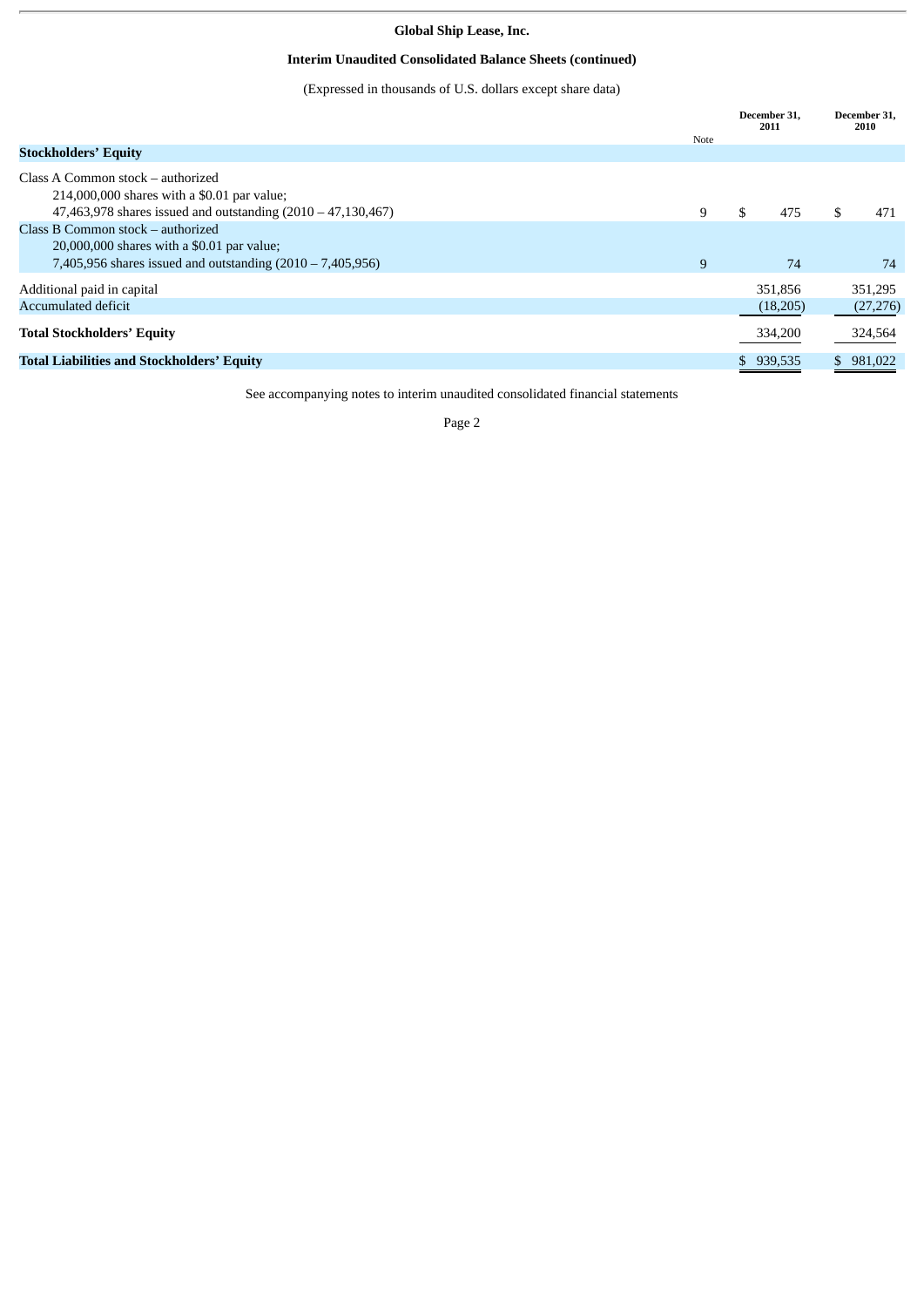## **Interim Unaudited Consolidated Statements of Income**

(Expressed in thousands of U.S. dollars except share data)

|                                                              |                | Three months ended<br>December 31.<br>2011<br>2010 |            |    | <b>Year ended</b><br>December 31,<br>2011 |    |            | 2010       |            |
|--------------------------------------------------------------|----------------|----------------------------------------------------|------------|----|-------------------------------------------|----|------------|------------|------------|
|                                                              | Note           |                                                    |            |    |                                           |    |            |            |            |
| <b>Operating Revenues</b>                                    |                |                                                    |            |    |                                           |    |            |            |            |
| Time charter revenue                                         |                | \$                                                 | 39,714     | \$ | 40,035                                    | \$ | 156,268    | \$         | 158,837    |
| <b>Operating Expenses</b>                                    |                |                                                    |            |    |                                           |    |            |            |            |
| Vessel operating expenses                                    |                |                                                    | 11,470     |    | 11,383                                    |    | 45,517     |            | 42,067     |
| Depreciation                                                 | $\overline{4}$ |                                                    | 10,076     |    | 10,096                                    |    | 40,131     |            | 40,051     |
| General and administrative                                   |                |                                                    | 1,765      |    | 2,410                                     |    | 7,384      |            | 8,253      |
| Impairment charge                                            |                |                                                    | $\equiv$   |    | 17,082                                    |    | 13,645     |            | 17,082     |
| Other operating (income)                                     |                |                                                    | (100)      |    | (163)                                     |    | (336)      |            | (389)      |
| Total operating expenses                                     |                |                                                    | 23,211     |    | 40,808                                    |    | 106,341    |            | 107,064    |
| <b>Operating Income (Loss)</b>                               |                |                                                    | 16,503     |    | (773)                                     |    | 49,927     |            | 51,773     |
| <b>Non Operating Income (Expense)</b>                        |                |                                                    |            |    |                                           |    |            |            |            |
| Interest income                                              |                |                                                    | 20         |    | 24                                        |    | 56         |            | 185        |
| Interest expense                                             |                |                                                    | (5, 136)   |    | (5,962)                                   |    | (20, 564)  |            | (23, 828)  |
| Realized loss on interest rate derivatives                   | 10             |                                                    | (4,788)    |    | (4,343)                                   |    | (19, 393)  |            | (16, 727)  |
| Unrealized gain (loss) on interest rate derivatives          | 10             |                                                    | 4,049      |    | 11,710                                    |    | (881)      |            | (15, 322)  |
| <b>Income (Loss) before Income Taxes</b>                     |                |                                                    | 10,648     |    | 656                                       |    | 9,145      |            | (3,919)    |
| Income taxes                                                 |                |                                                    | 212        |    | 570                                       |    | (74)       |            | (52)       |
| <b>Net Income (Loss)</b>                                     |                |                                                    | 10,860     | \$ | 1,226                                     | \$ | 9,071      | \$         | (3,971)    |
| <b>Earnings per Share</b>                                    |                |                                                    |            |    |                                           |    |            |            |            |
| Weighted average number of Class A common shares outstanding |                |                                                    |            |    |                                           |    |            |            |            |
| <b>Basic</b>                                                 | 12             |                                                    | 47,460,969 |    | 47,126,391                                |    | 47,262,549 |            | 46,910,604 |
| Diluted                                                      | 12             |                                                    | 47,460,969 |    | 47,390,171                                |    | 47,448,012 |            | 46,910,604 |
| Net income (loss) in \$ per Class A common share             |                |                                                    |            |    |                                           |    |            |            |            |
| <b>Basic</b>                                                 | 12             | \$                                                 | 0.23       | \$ | 0.03                                      | \$ | 0.19       | \$         | (0.08)     |
| <b>Diluted</b>                                               | 12             | $\mathbb{S}$                                       | 0.23       | \$ | 0.03                                      | \$ | 0.19       | $\sqrt{2}$ | (0.08)     |
| Weighted average number of Class B common shares outstanding |                |                                                    |            |    |                                           |    |            |            |            |
| Basic and diluted                                            | 12             |                                                    | 7,405,956  |    | 7,405,956                                 |    | 7,405,956  |            | 7,405,956  |
| Net income (loss) in \$ per Class B common share             |                |                                                    |            |    |                                           |    |            |            |            |
| Basic and diluted                                            | 12             | \$                                                 | nil        | \$ | nil                                       | \$ | nil        | \$         | nil        |

See accompanying notes to interim unaudited consolidated financial statements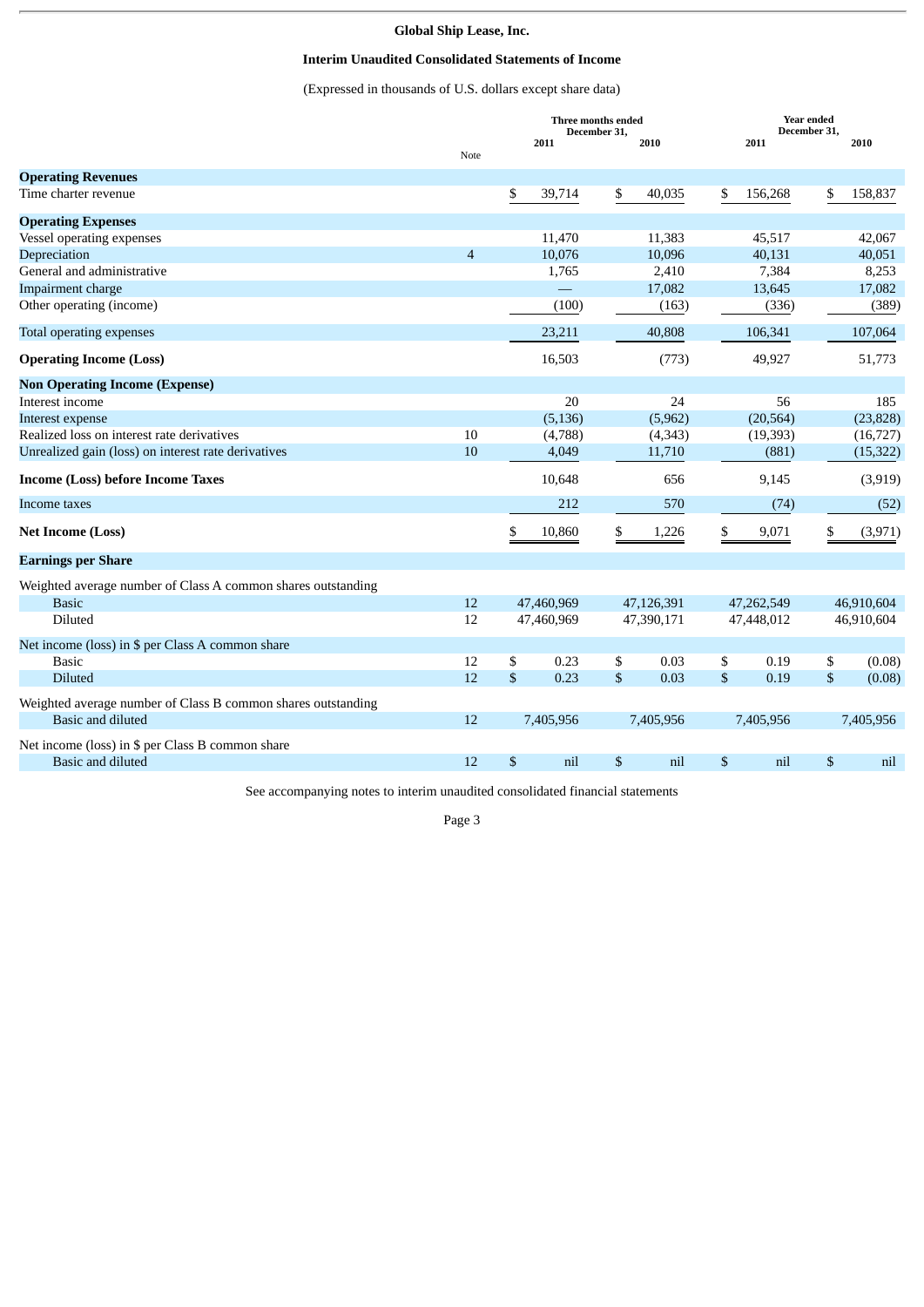## **Interim Unaudited Consolidated Statements of Cash Flows**

(Expressed in thousands of U.S. dollars)

|                                                                                         | December 31,<br>2011<br>2010<br>Note |             |                                  |                   |            |  | 2011 |  | Year ended<br><b>Three months ended</b><br>December 31, |  | 2010 |
|-----------------------------------------------------------------------------------------|--------------------------------------|-------------|----------------------------------|-------------------|------------|--|------|--|---------------------------------------------------------|--|------|
| <b>Cash Flows from Operating Activities</b>                                             |                                      |             |                                  |                   |            |  |      |  |                                                         |  |      |
| Net income (loss)                                                                       |                                      | \$10,860    | \$1,226                          | \$9,071           | \$ (3,971) |  |      |  |                                                         |  |      |
| Adjustments to Reconcile Net Income (Loss) to Net Cash Provided by Operating Activities |                                      |             |                                  |                   |            |  |      |  |                                                         |  |      |
| Depreciation                                                                            | $\overline{4}$                       | 10,076      | 10,096                           | 40,131            | 40,051     |  |      |  |                                                         |  |      |
| Impairment charge                                                                       |                                      |             | 17,082                           | 13,645            | 17,082     |  |      |  |                                                         |  |      |
| Amortization of deferred financing costs                                                |                                      | 313         | 429                              | 1,101             | 1,106      |  |      |  |                                                         |  |      |
| Change in fair value of certain derivative instruments                                  | 10                                   | (4,049)     | (11,710)                         | 881               | 15,322     |  |      |  |                                                         |  |      |
| Amortization of intangible liability                                                    |                                      | (530)       | (529)                            | (2,119)           | (2,119)    |  |      |  |                                                         |  |      |
| Settlements of hedges which do not qualify for hedge accounting                         | 10                                   | 4,788       | 4,343                            | 19,393            | 16,727     |  |      |  |                                                         |  |      |
| Share based compensation                                                                | 11                                   | 109         | 131                              | 565               | 980        |  |      |  |                                                         |  |      |
| Decrease (increase) in other receivables and other assets                               |                                      | (7, 365)    | 982                              | (6,952)           | 1,020      |  |      |  |                                                         |  |      |
| Decrease in accounts payable and other liabilities                                      |                                      | (3, 124)    | (505)                            | (823)             | (992)      |  |      |  |                                                         |  |      |
| Unrealized foreign exchange gain                                                        |                                      | (14)        | (10)                             | (21)              | (15)       |  |      |  |                                                         |  |      |
| <b>Net Cash Provided by Operating Activities</b>                                        |                                      | 11,064      | 21,535                           | 74,872            | 85,191     |  |      |  |                                                         |  |      |
| <b>Cash Flows from Investing Activities</b>                                             |                                      |             |                                  |                   |            |  |      |  |                                                         |  |      |
| Settlements of hedges which do not qualify for hedge accounting                         | 10                                   | (4,788)     | (4, 343)                         | (19, 393)         | (16, 727)  |  |      |  |                                                         |  |      |
| Cash paid for other fixed assets                                                        |                                      | (2)         |                                  | (59)              | (12)       |  |      |  |                                                         |  |      |
| Cash paid to acquire intangible assets                                                  |                                      |             | $\qquad \qquad$                  | (97)              |            |  |      |  |                                                         |  |      |
| Cash paid for purchase of vessels, vessel prepayments and vessel deposits               |                                      |             | (384)                            | $\qquad \qquad -$ | (1,670)    |  |      |  |                                                         |  |      |
| Costs relating to drydockings                                                           |                                      | (2,666)     | $\overbrace{\phantom{12322111}}$ | (7,705)           | (164)      |  |      |  |                                                         |  |      |
| Acquisition of vessel purchase options                                                  |                                      |             | (13, 645)                        |                   | (13, 645)  |  |      |  |                                                         |  |      |
| Variation in restricted cash                                                            |                                      |             | 16,235                           |                   |            |  |      |  |                                                         |  |      |
| Net Cash Used in Investing Activities                                                   |                                      | (7, 456)    | (2, 137)                         | (27, 254)         | (32, 218)  |  |      |  |                                                         |  |      |
| <b>Cash Flows from Financing Activities</b>                                             |                                      |             |                                  |                   |            |  |      |  |                                                         |  |      |
| Repayments of debt                                                                      |                                      | (15,341)    | (20, 373)                        | (49, 157)         | (55, 423)  |  |      |  |                                                         |  |      |
| Issuance costs of debt                                                                  |                                      | (1,007)     |                                  | (1,007)           |            |  |      |  |                                                         |  |      |
| <b>Net Cash Used in Financing Activities</b>                                            |                                      | (16, 348)   | (20, 373)                        | (50, 164)         | (55, 423)  |  |      |  |                                                         |  |      |
| Net Decrease in Cash and Cash Equivalents                                               |                                      | (12,740)    | (975)                            | (2,546)           | (2,450)    |  |      |  |                                                         |  |      |
| <b>Cash and Cash Equivalents at start of Period</b>                                     |                                      | 38,554      | 29,335                           | 28,360            | 30,810     |  |      |  |                                                         |  |      |
| Cash and Cash Equivalents at end of Period                                              |                                      | \$25,814    | \$28,360                         | \$25,814          | \$28,360   |  |      |  |                                                         |  |      |
| <b>Supplemental information</b>                                                         |                                      |             |                                  |                   |            |  |      |  |                                                         |  |      |
| Non cash investing and financing activities                                             |                                      |             |                                  |                   |            |  |      |  |                                                         |  |      |
| Total interest paid                                                                     |                                      | 4,673<br>\$ | \$5,563                          | \$19,518          | \$22,368   |  |      |  |                                                         |  |      |
| Income tax paid                                                                         |                                      | \$<br>13    | \$<br>203                        | \$<br>144         | \$<br>210  |  |      |  |                                                         |  |      |

See accompanying notes to interim unaudited consolidated financial statements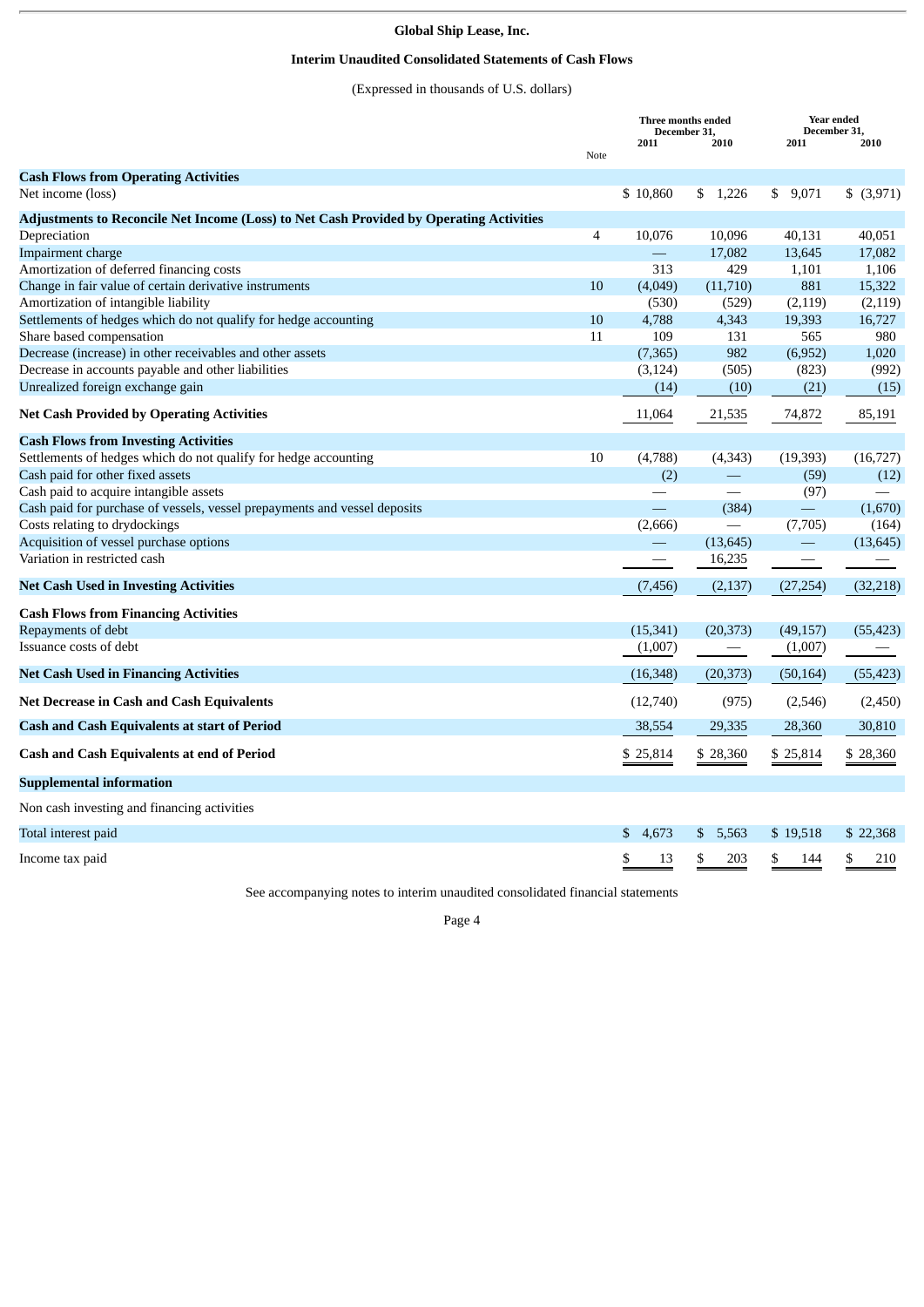## **Interim Unaudited Consolidated Statements of Changes in Stockholders' Equity**

(Expressed in thousands of U.S. dollars except share data)

|                                     | Number of<br>Common Stock at<br>\$0.01<br>Par value | Common<br>Stock       | Additional<br>Paid in<br>Capital | Accumulated<br>Deficit | Stockholders'<br>Equity |
|-------------------------------------|-----------------------------------------------------|-----------------------|----------------------------------|------------------------|-------------------------|
| <b>Balance at December 31, 2009</b> | 54,086,150                                          | 541<br>$\mathbb{S}^-$ | \$350,319                        | \$(23,305)             | \$ 327,555              |
| Restricted Stock Units (note 11)    |                                                     |                       | 980                              |                        | 980                     |
| Class A Shares issued (note 9)      | 450,273                                             | $\overline{4}$        | (4)                              |                        |                         |
| Net loss for the period             |                                                     |                       |                                  | (3,971)                | (3,971)                 |
| <b>Balance at December 31, 2010</b> | 54,536,423                                          | 545<br>S.             | \$351,295                        | (27,276)               | \$ 324,564              |
| Restricted Stock Units (note 11)    |                                                     |                       | 565                              |                        | 565                     |
| Class A Shares issued (note 9)      | 333,511                                             | 4                     | (4)                              |                        |                         |
| Net income for the period           |                                                     |                       |                                  | 9,071                  | 9,071                   |
| <b>Balance at December 31, 2011</b> | 54,869,934                                          | 549<br>\$             | \$351,856                        | \$(18,205)             | \$ 334,200              |

See accompanying notes to interim unaudited consolidated financial statements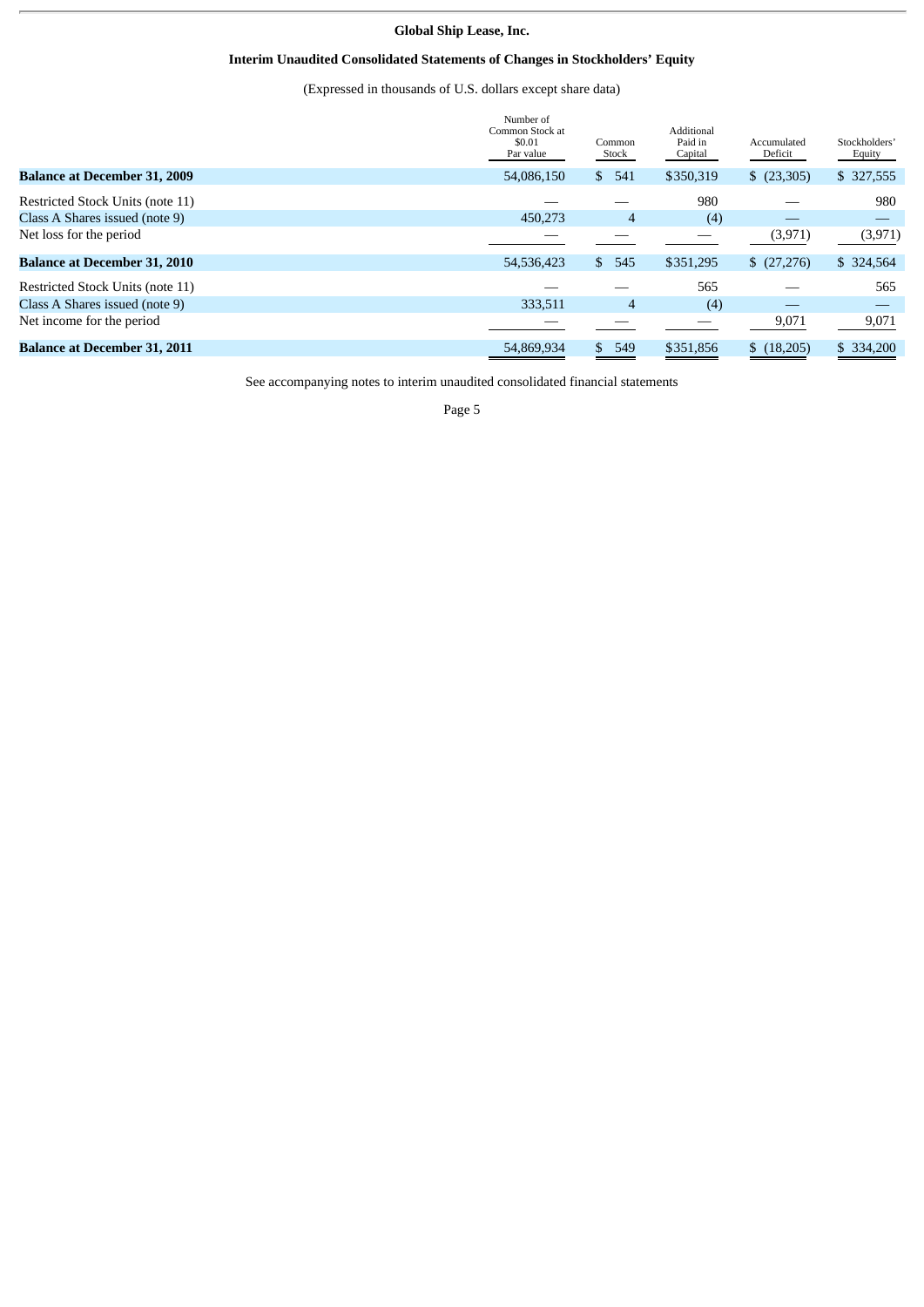#### **Notes to the Interim Unaudited Consolidated Financial Statements**

(Expressed in thousands of U.S. dollars)

#### **1. General**

On August 14, 2008, Global Ship Lease, Inc. (the "Company" or "GSL") merged indirectly with Marathon Acquisition Corp. ("Marathon"), a company then listed on The American Stock Exchange. Following the merger, the Company became listed on the New York Stock Exchange on August 15, 2008.

#### **2. Nature of Operations and Basis of Preparation**

#### **(a) Nature of Operations**

The Company owns and charters out containerships under long term time charters. All vessels are time chartered to CMA CGM S.A. ("CMA CGM") for remaining terms as at December 31, 2011 ranging from one to 14 years (see note 7). The following table provides information about the 17 vessels chartered to CMA CGM and which are reflected in these interim unaudited consolidated financial statements:

**Charter**

| <b>Vessel Name</b>      | <b>Capacity</b><br>in TEUs $(1)$ | <b>Year Built</b> | <b>Purchase Date</b><br>by $GSL(2)$ | Remaining<br><b>Duration</b><br>(years) $(3)$ | Daily<br>Charter<br>Rate |
|-------------------------|----------------------------------|-------------------|-------------------------------------|-----------------------------------------------|--------------------------|
| Ville d'Orion           | 4,113                            | 1997              | December 2007                       | 1.00                                          | \$28.500                 |
| Ville d'Aquarius        | 4,113                            | 1996              | December 2007                       | 1.00                                          | \$28.500                 |
| <b>CMA CGM Matisse</b>  | 2,262                            | 1999              | December 2007                       | 5.00                                          | \$18.465                 |
| <b>CMA CGM Utrillo</b>  | 2,262                            | 1999              | December 2007                       | 5.00                                          | \$18.465                 |
| Delmas Keta             | 2,207                            | 2003              | December 2007                       | 6.00                                          | \$18.465                 |
| Julie Delmas            | 2,207                            | 2002              | December 2007                       | 6.00                                          | \$18.465                 |
| Kumasi                  | 2,207                            | 2002              | December 2007                       | 6.00                                          | \$18.465                 |
| Marie Delmas            | 2,207                            | 2002              | December 2007                       | 6.00                                          | \$18.465                 |
| <b>CMA CGM La Tour</b>  | 2,272                            | 2001              | December 2007                       | 5.00                                          | \$18.465                 |
| <b>CMA CGM Manet</b>    | 2,272                            | 2001              | December 2007                       | 5.00                                          | \$18.465                 |
| <b>CMA CGM Alcazar</b>  | 5,089                            | 2007              | January 2008                        | 9.00                                          | \$33.750                 |
| CMA CGM Château d'If    | 5,089                            | 2007              | January 2008                        | 9.00                                          | \$33.750                 |
| <b>CMA CGM Thalassa</b> | 11,040                           | 2008              | December 2008                       | 14.00                                         | \$47,200                 |
| CMA CGM Jamaica         | 4,298                            | 2006              | December 2008                       | 11.00                                         | \$25.350                 |
| <b>CMA CGM Sambhar</b>  | 4,045                            | 2006              | December 2008                       | 11.00                                         | \$25.350                 |
| <b>CMA CGM America</b>  | 4,045                            | 2006              | December 2008                       | 11.00                                         | \$25.350                 |
| <b>CMA CGM Berlioz</b>  | 6,621                            | 2001              | August 2009                         | 9.75                                          | \$34.000                 |

*(1) Twenty-foot Equivalent Units.*

*(2) Purchase dates of vessels related to the Company's time charter business.*

*(3) As at December 31, 2011*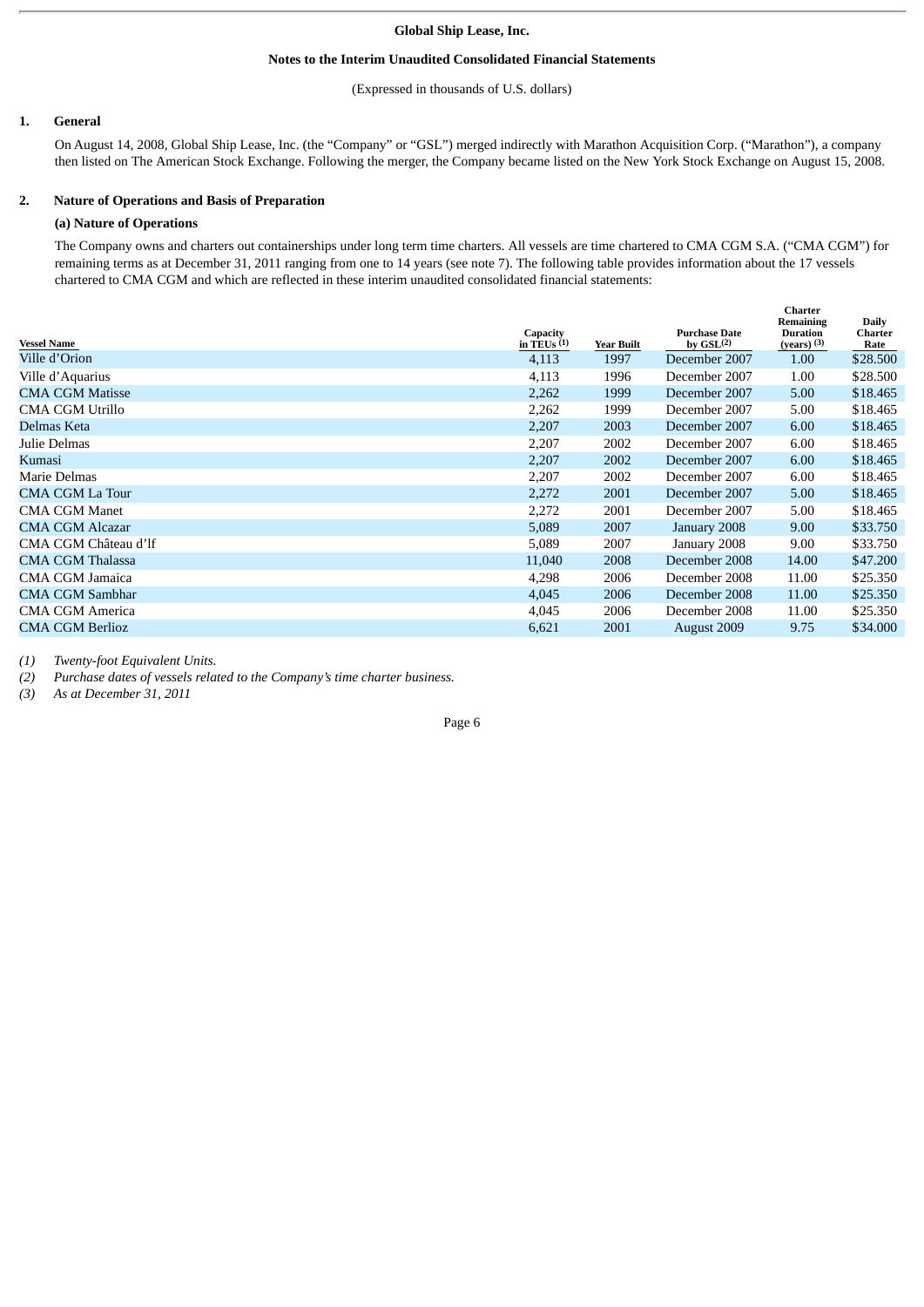#### **Notes to the Interim Unaudited Consolidated Financial Statements (continued)**

(Expressed in thousands of U.S. dollars)

#### **2. Nature of Operations and Basis of Preparation (continued)**

#### **(b) Basis of Preparation**

#### **(i) Counterparty risk**

All of the Company's vessels are chartered to CMA CGM and payments to the Company under the charters are currently its sole source of operating revenue. The Company is consequently highly dependent on the performance by CMA CGM of its obligations under the charters. The container shipping industry is volatile and is currently experiencing a cyclical downturn and many container shipping companies are reporting losses.

CMA CGM is discussing with its lenders the rescheduling of certain repayments and the adjustment of certain covenants to take account of the cyclical nature of the container shipping industry.

Nevertheless, if CMA CGM ceases doing business or fails to perform its obligations under the charters, the Company's business, financial position and results of operations would be materially adversely affected as it is probable that, even if the Company was were able to find replacement charters, such replacement charters would be at significantly lower daily rates and shorter durations. If such events occur, there would be significant uncertainty about the Company's ability to continue as a going concern.

The Company has experienced continued delays in receiving charterhire from CMA CGM, where between one and four instalments have been outstanding up to the date of these financial statements. Under the charter contracts charterhire is due to be paid every 15 days in advance on the 1st and 16th of each month. As at December 31, 2011, two periods of charterhire, due on December 1 and December 16, 2011, were outstanding amounting to \$13,314. This was received in January 2012. As at close of business on March 13, 2012, one period of charterhire, due on March 1, 2012 and totalling \$6,442 was outstanding.

These consolidated financial statements have been prepared on a going concern basis, which contemplates the realization of assets and the satisfaction of liabilities in the normal course of business. The consolidated financial statements do not include any adjustments relating to the recoverability and classification of recorded assets, nor to the amounts and classification of liabilities that may be necessary should the Company be unable to continue as a going concern.

If CMA CGM is unable to reach agreements with its lenders and ceases doing business or otherwise fails to perform its obligations under the Company's charters, Global Ship Lease's business, financial position and results of operations would be materially adversely affected as it is probable that, should the Company be able to find replacement charters, these would be at significantly lower daily rates and for shorter durations than currently in place. In this situation there would be significant uncertainty about the Company's ability to continue as a going concern.

#### *(i) Credit Facility*

A further consequence of the current cyclical downturn is that there have been declines in charter free market values of containerships. Under the terms of the Company's credit facility, the Leverage Ratio, being the ratio of outstanding drawings under the credit facility and the aggregate charter free market value of the secured vessels which are under charter, cannot exceed 75%. On November 30, 2011, due to the downturn in market values, the Company announced a waiver from its lenders of the requirement to perform the Leverage Ratio test at November 30, 2011 and April 30, 2012. The next scheduled Leverage Ratio test is November 30, 2012. Should charter free market values not improve, a further waiver or other relief may be required in respect of the test as at November 30, 2012.

If relief in respect of the test due as at November 30, 2012 is required and is not obtained and the Leverage Ratio is above 75%, the lenders may declare an event of default and accelerate some or all of the debt or require the Company to provide additional security which would raise substantial doubt about the Company's ability to continue as a going concern. The Company was compliant with all of its financial covenants at December 30, 2011 and at the date of issuance of these financial statements.

As a result of the waiver, the relevant debt is classified as non-current in the consolidated balance sheet and the consolidated financial statements have been prepared assuming that the Company will continue as a going concern. Accordingly, the consolidated financial statements do not include any adjustments relating to the recoverability and classification of recorded asset amounts and classification of liabilities, or any other adjustments that might result should the Company be unable to continue as a going concern.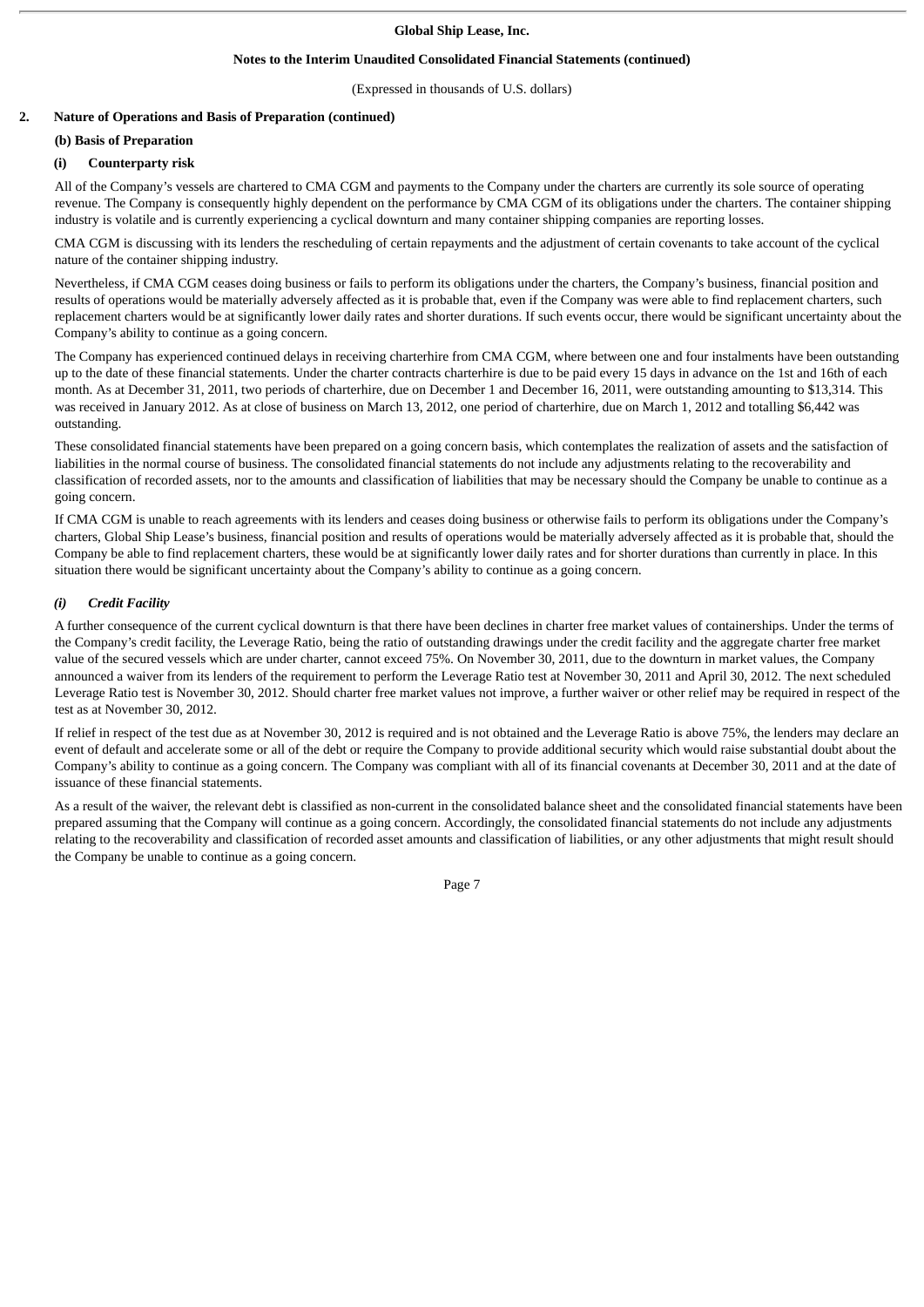#### **Notes to the Interim Unaudited Consolidated Financial Statements (continued)**

#### (Expressed in thousands of U.S. dollars)

## **3. Accounting Policies and Disclosure**

The accompanying financial information is unaudited and reflects all adjustments, consisting solely of normal recurring adjustments, which, in the opinion of management, are necessary for a fair statement of financial position and results of operations for the interim periods presented. The financial information does not include all disclosures required under United States Generally Accepted Accounting Principles ("US GAAP") for annual financial statements. These interim unaudited consolidated financial statements should be read in conjunction with the Company's financial statements as of December 31, 2010 filed with the Securities and Exchange Commission on May 19, 2011 in the Company's Annual Report on Form 20-F.

#### *Impairment Testing*

The decline in charter free vessel values referred to in note 2(b)(ii) was seen as an indicator of potential impairment of the carrying value of the Company's vessels. Accordingly, an impairment test, based on expected undiscounted cash flows by vessel, was performed as at September 30, 2011. A test of impairment was also undertaken as at December 31, 2010.

The assumptions used involve a considerable degree of estimation. Actual conditions may differ significantly from the assumptions and thus actual cash flows may be significantly different to those expected with a material effect on the recoverability of each vessel's carrying amount. The most significant assumptions made for the determination of expected cash flows are (i) charter rates on expiry of existing charters, which are based on a reversion to the historical mean for each category of vessel, adjusted to reflect current and expected market conditions (ii) off-hire days, which are based on actual off-hire statistics for the Company's fleet (iii) operating costs, based on current levels escalated over time based on long term trends (iv) dry docking frequency, duration and cost and (v) estimated useful life which is assessed as a total of 30 years. In the case of an indication of impairment, the results of a recoverability test would also be sensitive to the discount rate applied.

Based on the assumptions made, the expected undiscounted future cash flows exceed the vessels' carrying amounts as of September 30, 2011 and December 31, 2010 and accordingly no impairment has been recognised.

#### *Recently issued accounting standards*

In May 2011, the Financial Accounting Standards Board ("FASB") issued an accounting pronouncement that amended fair value measurement and disclosure requirements (Topic 820). This amendment does not affect valuation practices used by the Company. The amendment is effective for interim and annual periods beginning after December 15, 2011. The adoption of this pronouncement is not expected to have an effect on the interim unaudited consolidated financial statements of the Company other than minor disclosure amendments.

In June 2011, FASB issued an amendment on the presentation and disclosure of comprehensive income (Topic 220). An entity will have the option to present the total of comprehensive income, the components of net income, and the components of other comprehensive income either in a continuous statement of comprehensive income or in two separate but consecutive statements. The pronouncement eliminates the option to present the components of other comprehensive income as part of the statement of changes in stockholders' equity. The amendment is effective for annual periods, and interim periods beginning after December 15, 2011. The adoption of this pronouncement is not expected to have an effect on the interim unaudited consolidated financial statements of the Company.

Management do not believe that any recently issued, but not yet effective accounting pronouncements, if currently adopted, would have a material impact on the interim unaudited consolidated financial statements of the Company.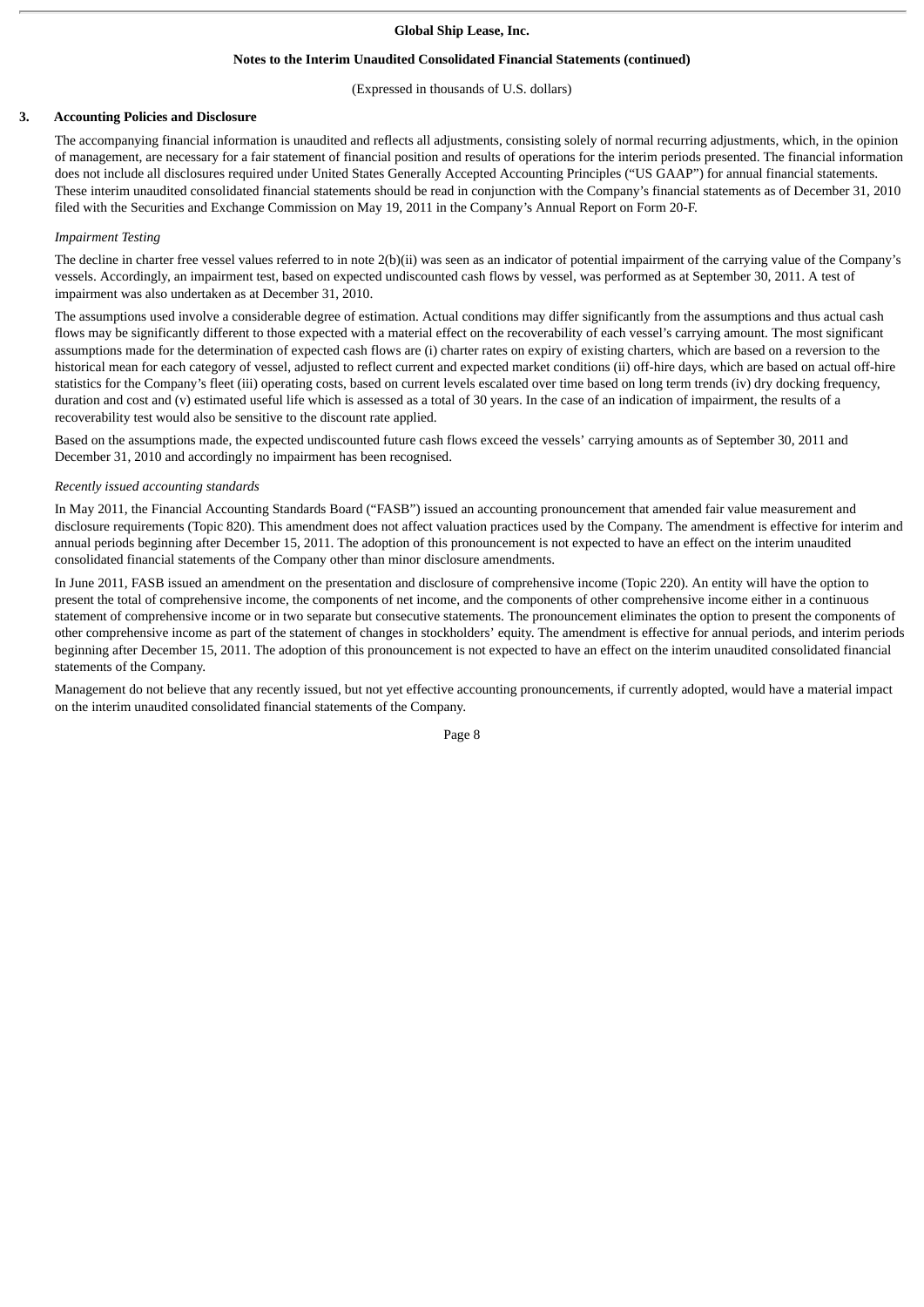#### **Notes to the Interim Unaudited Consolidated Financial Statements (continued)**

#### (Expressed in thousands of U.S. dollars)

#### **4. Vessels in Operation, less Accumulated Depreciation**

|                                        | December 31,<br>2011 | December 31,<br>2010 |
|----------------------------------------|----------------------|----------------------|
| Cost                                   | \$1,012,051          | \$1,008,330          |
| <b>Accumulated Depreciation</b>        | (122, 325)           | (85, 832)            |
| $Dry dock$ expenditure $-$ in progress | 523                  |                      |
| Net book value                         | 890,249              | 922,498<br>S.        |

#### **5**. **Intangible Assets**

|                                                                    | December 31.<br>2011 | December 31,<br>2010 |
|--------------------------------------------------------------------|----------------------|----------------------|
| Opening balance – vessel purchase options and software development | 13,671               | 13,645               |
| Impairment - vessel purchase options                               | (13, 645)            |                      |
| Additions - software development                                   | 61                   | 26                   |
| Depreciation - software development                                | (5)                  |                      |
| <b>Closing balance</b>                                             | 92                   | 13,671               |

#### **Vessel Purchase Options**

On November 8, 2010, the Company signed agreements with the sellers of two 4,250 TEU newbuildings to terminate the purchase obligations under contracts entered into in September 2008 and grant the Company options to purchase the vessels one year later. Intangible assets relating to these purchase options were recognised at the fair value of the purchase options on the date of the agreement.

The purchase options were to be declared by September 16, 2011 for one vessel and October 4, 2011 for the other. The purchase of these vessels was always predicated on achieving a strong return for shareholders by acquiring the vessels, which had time charters attached, at an attractive price and securing financing on favorable terms. As the Company was unable to obtain committed finance on acceptable terms, the intangible assets relating to these purchase options was written off in the second quarter 2011 and the purchase options have subsequently lapsed.

#### **6. Long-Term Debt**

In December 2007 the Company entered into an \$800,000 senior secured credit facility with ABN AMRO Bank N.V. (formerly Fortis Bank Nederland N.V.), Citigroup Global Markets Limited (formerly Citibank), HSH Nordbank AG, Sumitomo Mitsui Banking Corporation, KFW Ipex Bank GmbH and DnB NOR Bank ASA. Subsequently, Bank of Scotland plc joined the syndicate.

Amounts borrowed under the credit facility bear interest at U.S. dollar Libor plus a margin of 2.50%, 3.00% or 3.50% depending on the Leverage Ratio (being the ratio of the balance outstanding on the credit facility to the aggregate charter free market value of the secured vessels), determined at the end of April, May, August and November each year with updated valuations to be obtained for the tests at the end of April and November.

The Leverage Ratio is not permitted to exceed 75%.

Further to an amendment to the credit facility agreed in August 2009, between June 30, 2010 and April 30, 2011, borrowings under the credit facility were repaid quarterly in an amount equal to free cash in excess of \$20,000 determined as at the previous month end subject to a minimum of \$40,000 repayment a year on a rolling 12 month trailing basis. On this basis, repayments of the credit facility were made in the year ended December 31, 2010 amounting to \$51,330. A further repayment of \$13,816 was made on March 31, 2011.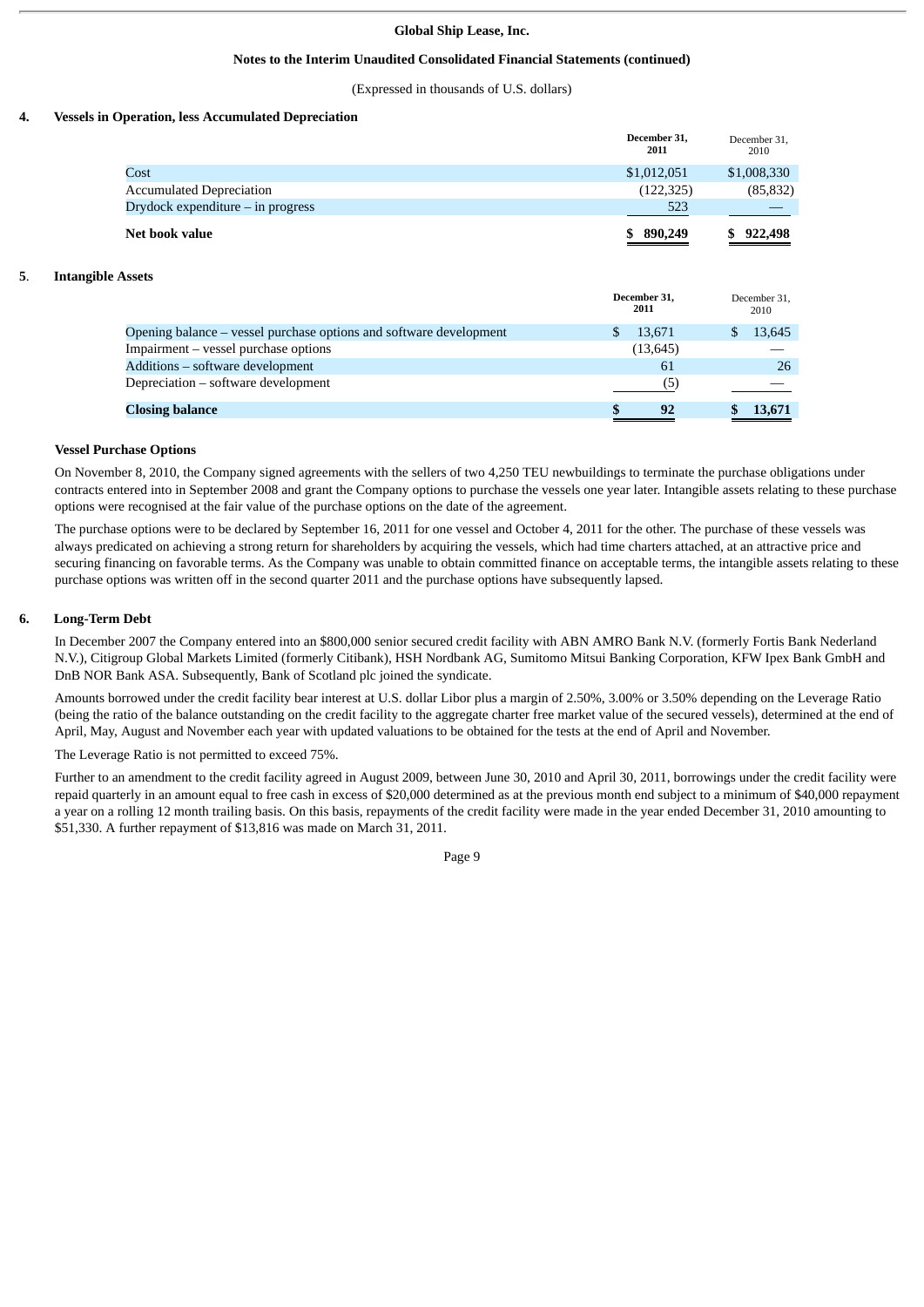#### **Notes to the Interim Unaudited Consolidated Financial Statements (continued)**

(Expressed in thousands of U.S. dollars)

## **6. Long-Term Debt (continued)**

At April 30, 2011 the Leverage Ratio was less than 75% and greater than 65%. Accordingly, from that date (i) interest margin paid on borrowings was 3.00% (ii) prepayments of borrowings were fixed at \$10,000 per quarter, and (iii) the Company was able to make dividend payments to common shareholders. On this basis, further repayments of \$10,000 were made on both June 30, 2011 and September 30, 2011.

Due to the downturn after April 2011 in charter free market values for containerships, the Company obtained a waiver from its lenders of the requirement to perform the Leverage Ratio test at November 30, 2011 and April 30, 2012. Accordingly from November 30, 2011 (i) the interest margin on borrowings reverted to 3.50% (ii) prepayments of borrowings are to be made quarterly in an amount equal to free cash in excess of \$20,000 determined as at the previous month end subject to a minimum of \$40,000 repayment a year on a rolling 12 month trailing basis, and (iii) the Company is unable to make dividend payments to common shareholders. On this basis, a repayment of \$15,341 was made on December 31, 2011.

The next Leverage Ratio test is scheduled for November 30, 2012.

The final maturity date of the credit facility is August 14, 2016 at which point any remaining outstanding balance must be repaid.

The credit facility is secured by, inter alia, first priority mortgages on each of the Company's 17 vessels, a pledge of shares of the vessel owning subsidiaries as well as assignments of earnings and insurances. The financial covenants in the credit facility are: a) a minimum cash balance of the lower of \$15,000 or six months net interest expense; b) net debt to total capitalization ratio not to exceed 75%; c) EBITDA to debt service, on a trailing four-quarter basis, to be no less than 1.10 to 1; and d) a minimum net worth of \$200,000 (with all terms as defined in the credit facility).

Long-term debt is summarized as follows:

|                                                     | December 31.<br>2011 | December 31.<br>2010 |
|-----------------------------------------------------|----------------------|----------------------|
| Credit facility, at Libor USD + 2.50% to 3.50% $\,$ | \$483.612            | \$532,769            |
| Less current instalments of long-term debt          | (46,000)             | (44,500)             |
|                                                     | \$437,612            | 488,269              |

Based on (i) management's reasonable estimate of cash flows from January 1, 2012 and (ii) the Leverage Ratio being at or below 75% at the next scheduled test date of November 30, 2012, the estimated repayments in each of the relevant periods are as follows:

| Year ending December 31, |           |
|--------------------------|-----------|
| 2012                     | \$46,000  |
| 2013                     | 40,000    |
| 2014                     | 40,000    |
| 2015                     | 40,000    |
| 2016                     | 317,612   |
|                          | \$483,612 |

The amount of excess cash generated may vary significantly from management's estimates and consequently the repayment profile of outstanding debt may be significantly different from that presented. Further, the Leverage Ratio may not be at or below 75% as at November 30,2012 in which case, assuming a continuation of the current waiver, quarterly prepayments will continue to be based on free cash in excess of \$20,000 at the measurement dates.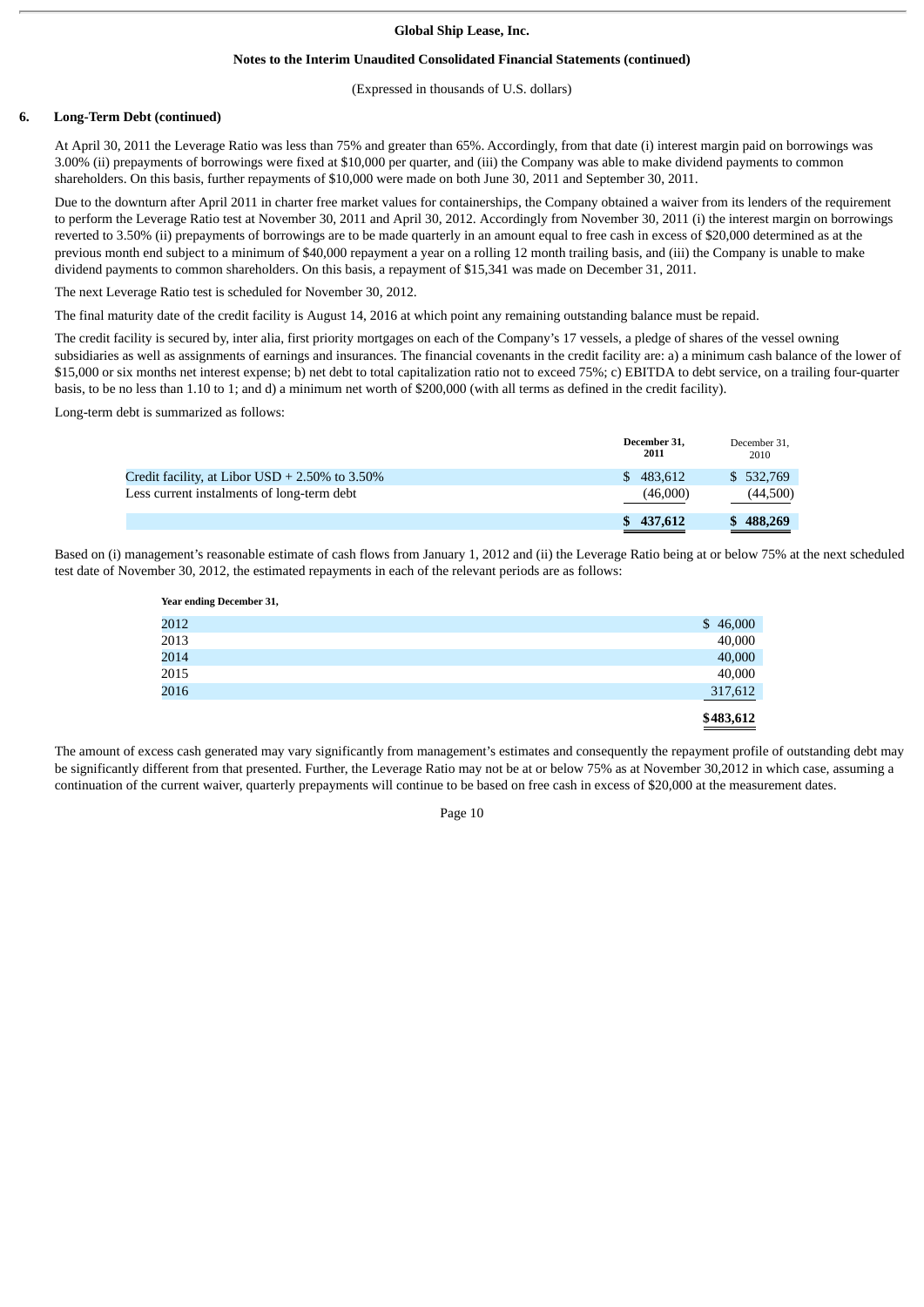#### **Notes to the Interim Unaudited Consolidated Financial Statements (continued)**

(Expressed in thousands of U.S. dollars)

#### **7. Related Party Transactions**

CMA CGM is presented as a related party as it was, until the merger referred to in Note 1, the parent company of Global Ship Lease, Inc. and at December 31, 2011 is a significant shareholder of the Company, owning Class A and Class B common shares representing a 45% voting interest in the Company.

Amounts due to and from CMA CGM companies are summarized as follows:

|                                                               | December 31.<br>2011 | December 31,<br>2010 |  |  |
|---------------------------------------------------------------|----------------------|----------------------|--|--|
| Current account (below)                                       | 2,597                | 1,946                |  |  |
| Amounts due to CMA CGM companies presented within liabilities | 2,597                | 1,946                |  |  |
| Current account (below)                                       | 13,911               | 7,341                |  |  |
| Amounts due from CMA CGM companies presented within assets    | 13,911               | 7,341                |  |  |

CMA CGM charters all of the Company's vessels and one of its subsidiaries provides the Company with ship management services. The current account balances at December 31, 2011 and December 31, 2010 relate to amounts payable to or recoverable from CMA CGM group companies.

CMA CGM holds all of the Series A preferred shares of the Company. During the three months to December 31, 2011, the Company incurred costs in respect of dividends on these preferred shares of \$292 (2010: \$285). Costs during the year to December 31, 2011 were \$1,125 (2010: \$1,136).

#### **Time Charter Agreements**

All of the Company's vessels are time chartered to CMA CGM. Under each of the time charters, hire is payable in advance and the daily rate is fixed for the duration of the charter. The charters are for remaining periods as at December 31, 2011 of between one and 14 years (see note 2(a)). All the \$1,202,913 future charter hire receivable for the fleet set out in note 8 relates to the 17 ships currently chartered to CMA CGM.

#### **Ship Management Agreements**

The Company outsources day to day technical management of its 17 vessels to a ship manager, CMA Ships Limited, a wholly owned subsidiary of CMA CGM. The Company pays CMA Ships Limited an annual management fee of \$114 per vessel and reimburses costs incurred on its behalf, mainly being for the provision of crew, lubricating oils and routine maintenance. Such reimbursement is subject to a cap of between \$5.4 and \$8.8 per day per vessel depending on the vessel. The impact of the cap is determined quarterly and for the fleet as a whole. Ship management fees expensed for the three months and year ended December 31, 2011 amounted to \$484 (2010: \$489) and \$1,938 (2010: \$1,943) respectively.

Except for transactions with CMA CGM companies, the Company did not enter into any other related party transactions.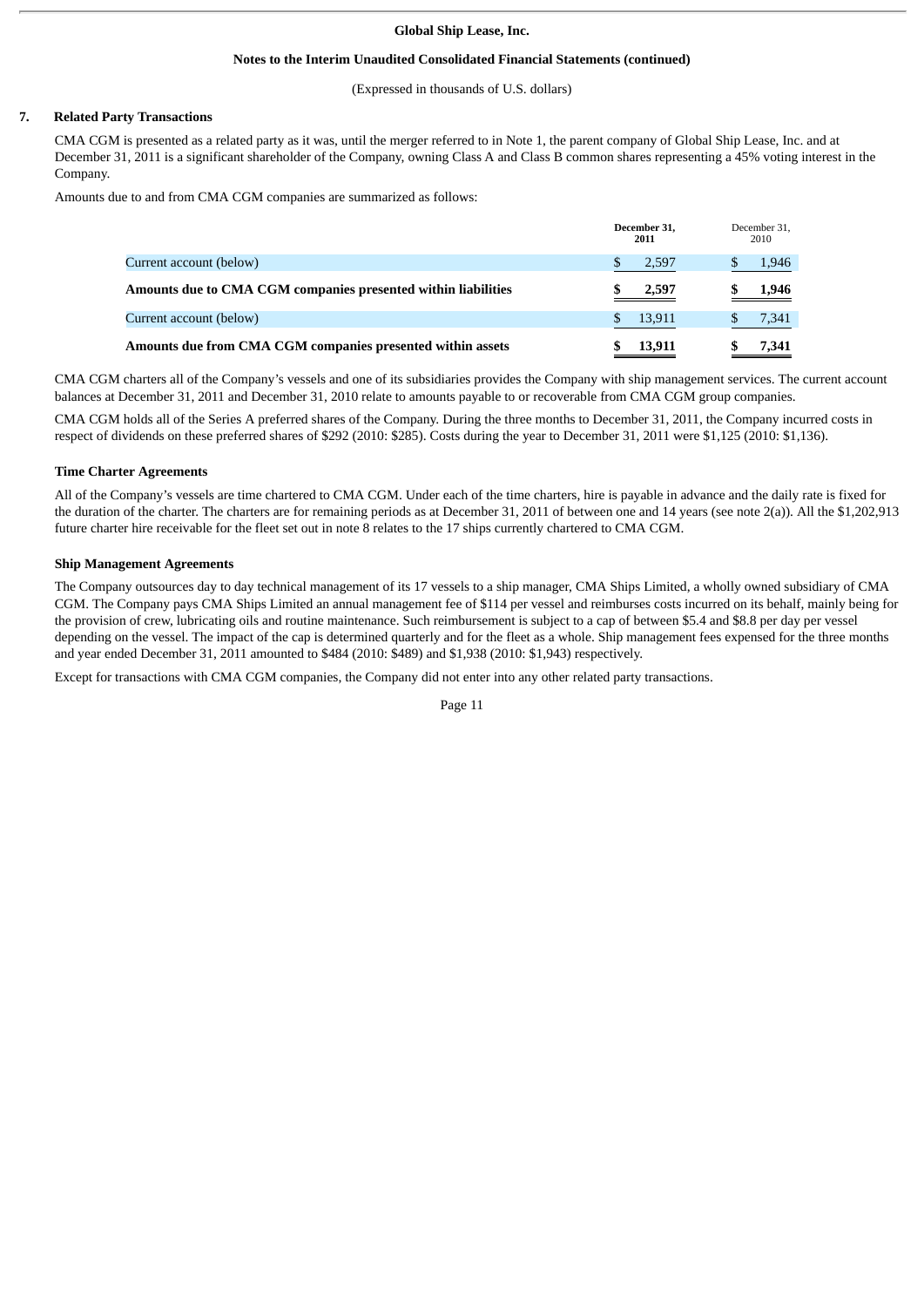#### **Notes to the Interim Unaudited Consolidated Financial Statements (continued)**

(Expressed in thousands of U.S. dollars except share data)

#### **8. Commitments and Contingencies**

#### **Charter Hire Receivable**

The Company has entered into long term time charters for its vessels. The charter hire is fixed for the duration of the charter. The charters for the vessels were originally for periods of between five and 17 years and the maximum future annual charter hire receivable for the fleet of 17 vessels as at December 31, 2011 is as follows:

| Year ending December 31, | Fleet as at<br>December 31,<br>2011 |
|--------------------------|-------------------------------------|
| 2012                     | 156,502                             |
| 2013                     | 135,952                             |
| 2014                     | 135,952                             |
| 2015                     | 135,952                             |
| 2016                     | 135,013                             |
| Thereafter               | 503,542                             |
|                          | \$1,202,913                         |

#### **9. Share Capital**

At December 31, 2011 the Company had two classes of common shares. The rights of holders of Class B common shares are identical to those of holders of Class A common shares, except that the dividend rights of holders of Class B common shares are subordinated to those of holders of Class A common shares until certain financial conditions, mainly relating to the record of dividend payments, have been met when the Class B common shares would convert to Class A common shares on a one-for-one basis. The financial conditions have not yet been met and accordingly the conversion has not taken place.

Restricted stock units are granted periodically to the Directors and management, under the Company's 2008 Equity Incentive Plan, as part of their compensation arrangements (see note 11).

The Series A preferred shares rank senior to the common shares and are mandatorily redeemable in 12 quarterly instalments commencing August 31, 2016. They are classified as a long-term liability. The dividend that preferred shareholders are entitled to is presented as part of interest expense.

On August 24, 2010, 39,531,348 Public Warrants, which gave the holder the right to purchase one Class A common share at a price of \$6, and 5,500,000 Sponsor Warrants, which had similar terms except that the exercise had to be on a cashless basis, expired. There are 6,188,088 Class A Warrants outstanding which expire on September 1, 2013 and give the holders the right to purchase one Class A common share at a price of \$9.25.

As at December 31, 2011, total proceeds received in 2008 from the exercise of Public Warrants prior to their expiry were \$3,027 (December 31, 2010: \$3,027). Such funds are to be used to redeem the Series A preferred shares, with a minimum redemption amount of \$5,000. As this threshold has not been reached, none of the preferred shares have been redeemed and the funds are classified as restricted cash in the balance sheet.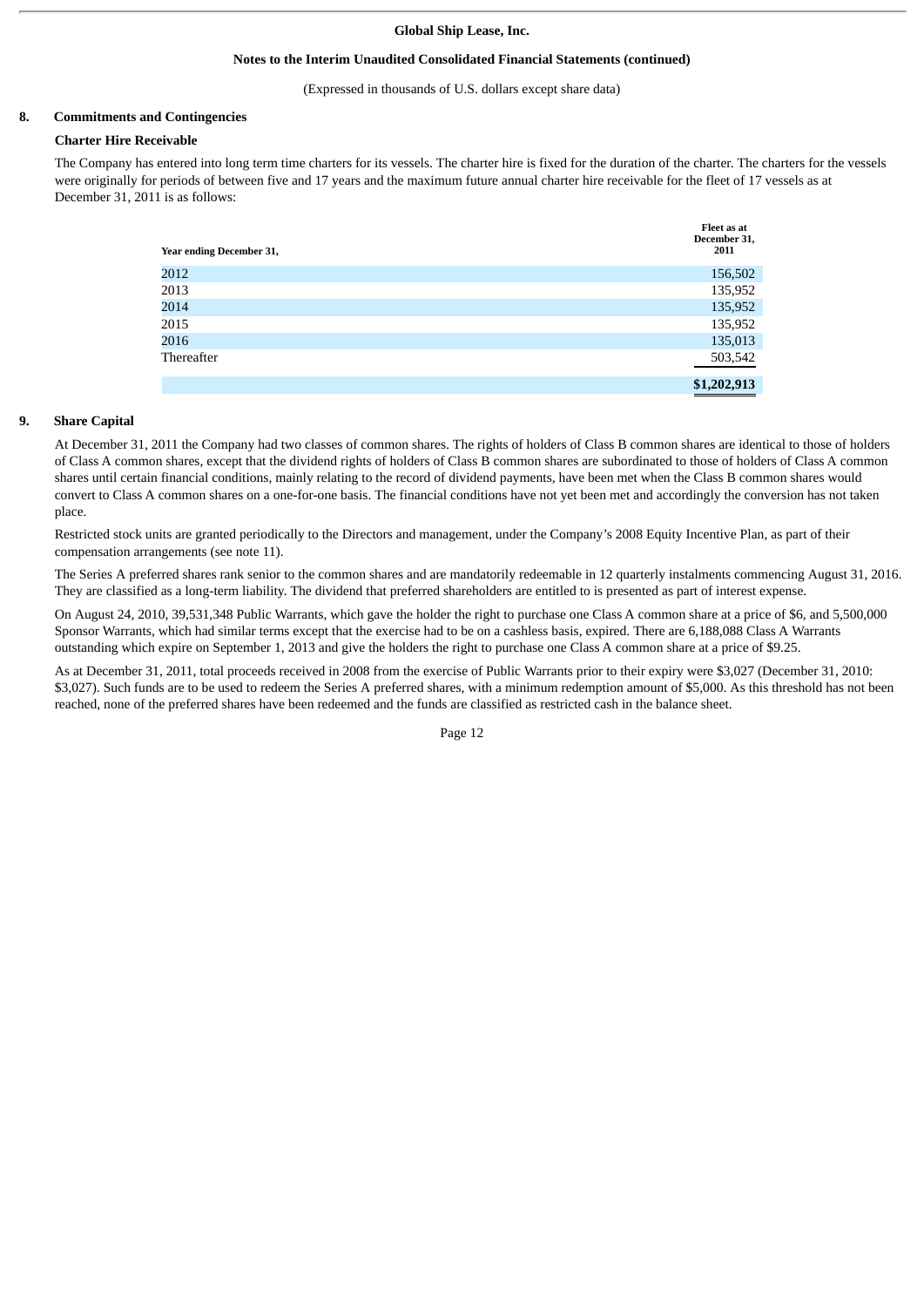#### **Notes to the Interim Unaudited Consolidated Financial Statements (continued)**

(Expressed in thousands of U.S. dollars except share data)

#### **10. Interest Rate Derivatives and Fair Value Measurements**

The Company is exposed to the impact of interest rate changes on its variable rate debt. Accordingly, the Company has entered into interest rate swap agreements to manage the exposure to interest rate variability. As of December 31, 2011 a total of \$580,000 of debt was swapped into fixed rate debt at a weighted average rate of 3.59%. None of the Company's interest rate agreements qualify for hedge accounting and therefore the net changes in the fair value of the interest rate derivative assets and liabilities at each reporting period are reflected in the current period operations as unrealized gains and losses on derivatives. Cash flows related to interest rate derivatives (initial payments for the derivatives and periodic cash settlements) are included within cash flows from investing activities in the consolidated statement of cash flows.

Realized gains or losses from interest rate derivatives are recognized in the statement of income. In addition, the interest rate derivatives are "marked to market" at each reporting period end and are recorded at fair values. This generates unrealized gains or losses. The unrealized gain on interest rate derivatives for the three months ended December 31, 2011 was \$4,049 (2010: gain of \$11,710). The unrealized loss on interest rate derivatives for the year ended December 31, 2011 was \$881 (2010: \$15,322).

Derivative instruments held by the Company are categorized as level 2 in the fair value hierarchy. As at December 31, 2011, these derivatives represented a liability of \$45,316 (December 31, 2010: \$44,435).

#### **11**. **Share-Based Compensation**

Share based awards are summarized as follows:

|                                   |            | <b>Restricted Stock Units</b>       |                                                          |                                               |  |
|-----------------------------------|------------|-------------------------------------|----------------------------------------------------------|-----------------------------------------------|--|
|                                   | Management | Number of Units<br><b>Directors</b> | Weighted<br>Average<br>Fair<br>Value on<br>Grant<br>date | Actual<br>Fair<br>Value on<br>Vesting<br>date |  |
| Un-Vested as at January 1, 2010   | 560,000    | 150,273                             | \$4.21                                                   | n/a                                           |  |
| Vested in January 2010            |            | (150, 273)                          | 1.83                                                     | 1.46                                          |  |
| Granted on March 1, 2010          |            | 58,511                              | 1.88                                                     | n/a                                           |  |
| Vested in September 2010          | (210,000)  |                                     | 4.93                                                     | 2.67                                          |  |
| Vested in October 2010            | (90,000)   |                                     | 4.93                                                     | 2.65                                          |  |
| Un-Vested as at December 31, 2010 | 260,000    | 58,511                              | \$4.23                                                   | n/a                                           |  |
| Vested in January 2011            |            | (58, 511)                           | 1.88                                                     | 5.04                                          |  |
| Granted on March 17, 2011         | 15,000     | 17,886                              | 6.15                                                     | n/a                                           |  |
| Vested in September 2011          | (206, 250) |                                     | 4.84                                                     | 2.35                                          |  |
| Granted on September 2, 2011      | 150,000    |                                     | 3.07                                                     | n/a                                           |  |
| Vested in October 2011            | (68,750)   |                                     | 4.84                                                     | 1.96                                          |  |
| Un-Vested as at December 31, 2011 | 150,000    | 17,886                              | 3.40<br>\$                                               | n/a                                           |  |

Using the graded vesting method of expensing the restricted stock unit grants, the calculated weighted average fair value of the stock units is recognized as compensation cost in the consolidated statement of income over the vesting period. During the three months and year ended December 31, 2011, the Company recognized a total of \$109 (2010: \$131) and \$566 (2010: \$980) share based compensation cost respectively. As at December 31, 2011, there was a total of \$352 unrecognized compensation cost relating to the above share based awards (December 31, 2010: \$255). The remaining cost is expected to be recognized over a period of 22 months.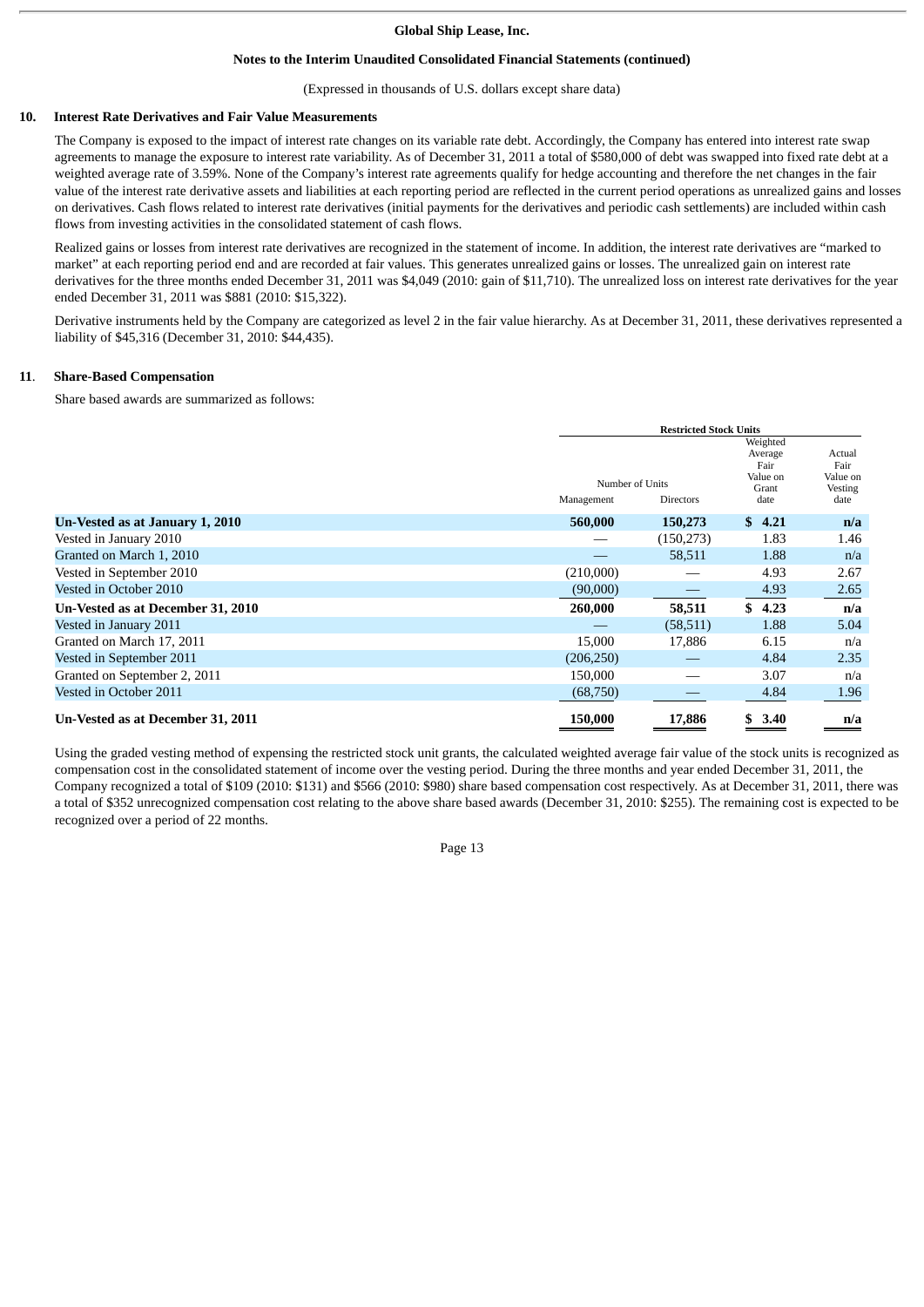#### **Notes to the Interim Unaudited Consolidated Financial Statements (continued)**

(Expressed in thousands of U.S. dollars except share data)

#### **11**. **Share-Based Compensation (continued)**

The restricted stock units granted to three members of management on August 14, 2008 were to vest over a period of three years; one third on the first anniversary of the merger, one third on the second anniversary and one third on the third anniversary. The vesting dates were amended and a total of 260,000 vested in September and October 2009, a further 260,000 vested in September and October 2010 and for the final tranche 195,000 units vested during September 2011 and the balance of 65,000 units vested during October 2011.

The restricted stock units granted to one member of management on November 12, 2008 were to vest over a period of two years; half on the first anniversary of the merger and half on the second anniversary. The vesting date of the both tranches was amended and a total of 40,000 vested in September and October 2009 and the remaining 40,000 vested in September and October 2010.

The restricted stock units granted to Directors on May 18, 2009 and March 1, 2010 vested in January 2010 and January 2011 respectively. The restricted stock units granted to Directors on March 17, 2011 vested in January 2012.

Restricted stock units totalling 15,000 were granted to one member of management on March 17, 2011 to vest in September and October 2011. 11,250 units vested during September 2011 and the balance of 3,750 units vested during October 2011. The restricted stock units granted to four members of management on September 2, 2011 are to vest over two years; half during September and October 2012 and the remaining half during September and October 2013.

#### **12. Earnings per Share**

Basic earnings per common share is presented under the two-class method and is computed by dividing the earnings applicable to common stockholders by the weighted average number of common shares outstanding for the period.

Under the two class method, net income, if any, is first reduced by the amount of dividends declared in respect of common shares for the current period, if any, and the remaining earnings are allocated to common shares and participating securities to the extent that each security can share the earnings assuming all earnings for the period are distributed. For the three months and year ended December 31, 2011, no dividend was declared (2010: nil dividends). The Class B common shareholders' dividend rights are subordinated to those of holders of Class A common shares. Net income for the relevant period is allocated based on the contractual rights of each class of security and as there was insufficient net income to allow any dividend on the Class B common shares no earnings were allocated to Class B common shares.

Losses are only allocated to participating securities in a period of net loss if, based on the contractual terms, the relevant common shareholders have an obligation to participate in such losses. No such obligation exists for Class B common shareholders and, accordingly, losses would only be allocated to the Class A common shareholders.

On August 24, 2010 39,531,348 Public Warrants exercisable at \$6.00 to purchase Class A common shares and 5,500,000 Sponsor Warrants, exercisable on a cashless basis at \$6.00, expired. At September 30, 2011, there were 6,188,088 Class A Warrants to purchase Class A common shares at an exercise price of \$9.25 outstanding which are due to expire on September 1, 2013. In addition, there were 167,886 restricted stock units granted and unvested as part of management's equity incentive plan and as part of the Directors' compensation for 2011. As of December 31, 2011 only Class A and B common shares are participating securities.

For the three months ended December 31, 2011 and the year ended December 31, 2010, the diluted weighted average number of Class A common shares outstanding is the same as the basic weighted average number of shares outstanding. The diluted weighted average number of shares excludes the outstanding restricted stock units and the outstanding warrants as these would have had an antidilutive effect. For the three months ended December 31, 2010 and the year ended December 31, 2011, the diluted weighted average number of shares includes the incremental effect of outstanding stock based incentive awards but excludes the effect of outstanding warrants as these were antidilutive.